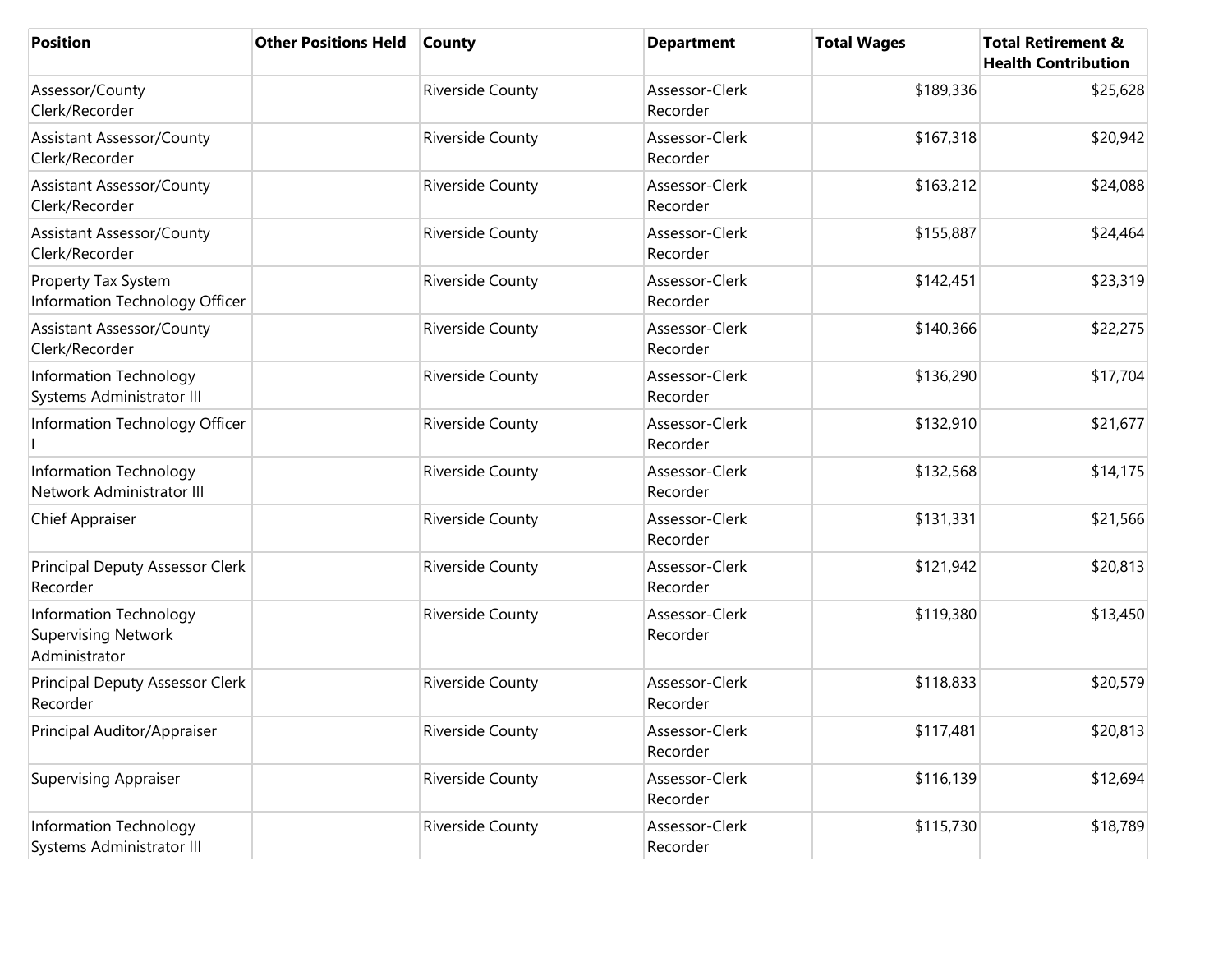| Information Technology<br><b>Supervising Applications</b><br>Developer | <b>Riverside County</b> | Assessor-Clerk<br>Recorder | \$114,316 | \$15,312 |
|------------------------------------------------------------------------|-------------------------|----------------------------|-----------|----------|
| <b>Fiscal Manager</b>                                                  | <b>Riverside County</b> | Assessor-Clerk<br>Recorder | \$113,008 | \$20,120 |
| Information Technology Officer                                         | Riverside County        | Assessor-Clerk<br>Recorder | \$112,432 | \$18,753 |
| Chief Deputy Assessor/County<br>Clerk/Recorder                         | Riverside County        | Assessor-Clerk<br>Recorder | \$104,735 | \$20,067 |
| Chief Deputy Assessor/County<br>Clerk/Recorder                         | <b>Riverside County</b> | Assessor-Clerk<br>Recorder | \$103,244 | \$15,852 |
| Information Technology<br>Database Administrator III                   | Riverside County        | Assessor-Clerk<br>Recorder | \$102,265 | \$17,568 |
| Principal Deputy Assessor Clerk<br>Recorder                            | <b>Riverside County</b> | Assessor-Clerk<br>Recorder | \$101,189 | \$19,173 |
| Information Technology<br><b>Applications Developer III</b>            | <b>Riverside County</b> | Assessor-Clerk<br>Recorder | \$99,197  | \$17,462 |
| <b>Principal Deputy Assessor Clerk</b><br>Recorder                     | <b>Riverside County</b> | Assessor-Clerk<br>Recorder | \$98,799  | \$15,496 |
| Information Technology<br><b>Applications Developer III</b>            | Riverside County        | Assessor-Clerk<br>Recorder | \$98,547  | \$17,462 |
| Information Technology<br><b>Applications Developer III</b>            | Riverside County        | Assessor-Clerk<br>Recorder | \$98,547  | \$17,462 |
| Information Technology<br><b>Applications Developer III</b>            | <b>Riverside County</b> | Assessor-Clerk<br>Recorder | \$98,547  | \$17,462 |
| Information Technology<br><b>Business Systems Analyst III</b>          | Riverside County        | Assessor-Clerk<br>Recorder | \$98,540  | \$17,381 |
| Principal Deputy Assessor Clerk<br>Recorder                            | Riverside County        | Assessor-Clerk<br>Recorder | \$97,670  | \$18,902 |
| Principal Deputy Assessor Clerk<br>Recorder                            | Riverside County        | Assessor-Clerk<br>Recorder | \$95,016  | \$15,801 |
| Information Technology Officer                                         | Riverside County        | Assessor-Clerk<br>Recorder | \$94,817  | \$19,245 |
| Information Technology<br><b>Applications Developer III</b>            | Riverside County        | Assessor-Clerk<br>Recorder | \$90,806  | \$16,798 |
| Information Technology<br><b>Applications Developer III</b>            | Riverside County        | Assessor-Clerk<br>Recorder | \$90,302  | \$16,737 |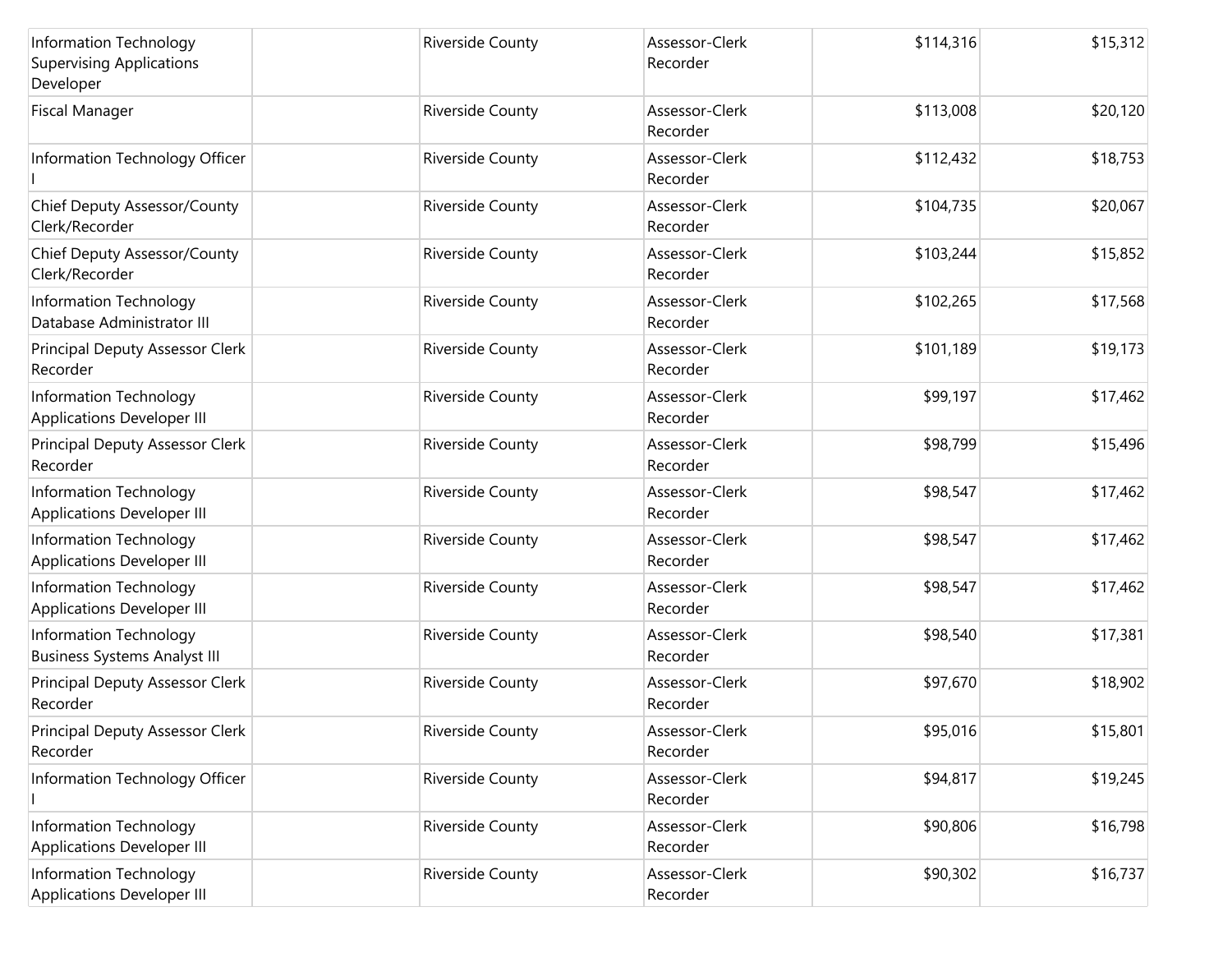| Administrative Analyst                                        | Riverside County        | Assessor-Clerk<br>Recorder | \$89,705 | \$13,445 |
|---------------------------------------------------------------|-------------------------|----------------------------|----------|----------|
| Information Technology<br><b>Business Systems Analyst III</b> | <b>Riverside County</b> | Assessor-Clerk<br>Recorder | \$89,300 | \$16,658 |
| Senior Appraiser                                              | Riverside County        | Assessor-Clerk<br>Recorder | \$87,579 | \$9,075  |
| <b>Business Process Analyst II</b>                            | Riverside County        | Assessor-Clerk<br>Recorder | \$87,510 | \$12,790 |
| Senior Appraiser                                              | Riverside County        | Assessor-Clerk<br>Recorder | \$86,291 | \$12,983 |
| <b>Supervising Auditor Appraiser</b>                          | Riverside County        | Assessor-Clerk<br>Recorder | \$85,596 | \$12,838 |
| <b>Supervising Appraiser</b>                                  | <b>Riverside County</b> | Assessor-Clerk<br>Recorder | \$85,466 | \$16,187 |
| <b>Supervising Appraiser</b>                                  | <b>Riverside County</b> | Assessor-Clerk<br>Recorder | \$85,163 | \$16,187 |
| <b>Supervising Appraiser</b>                                  | <b>Riverside County</b> | Assessor-Clerk<br>Recorder | \$85,088 | \$16,187 |
| Information Technology<br><b>Business Systems Analyst III</b> | Riverside County        | Assessor-Clerk<br>Recorder | \$84,805 | \$16,285 |
| <b>Supervising Appraiser</b>                                  | <b>Riverside County</b> | Assessor-Clerk<br>Recorder | \$84,731 | \$12,765 |
| <b>Supervising Auditor Appraiser</b>                          | Riverside County        | Assessor-Clerk<br>Recorder | \$84,382 | \$12,763 |
| Archivist/Records Manager                                     | Riverside County        | Assessor-Clerk<br>Recorder | \$84,302 | \$18,362 |
| <b>Supervising Appraiser</b>                                  | Riverside County        | Assessor-Clerk<br>Recorder | \$84,227 | \$16,187 |
| <b>Supervising Appraiser</b>                                  | Riverside County        | Assessor-Clerk<br>Recorder | \$84,193 | \$16,187 |
| <b>Supervising Appraiser</b>                                  | Riverside County        | Assessor-Clerk<br>Recorder | \$83,893 | \$16,187 |
| <b>Supervising Appraiser</b>                                  | Riverside County        | Assessor-Clerk<br>Recorder | \$83,563 | \$12,694 |
| <b>Supervising Appraiser</b>                                  | Riverside County        | Assessor-Clerk<br>Recorder | \$82,969 | \$16,131 |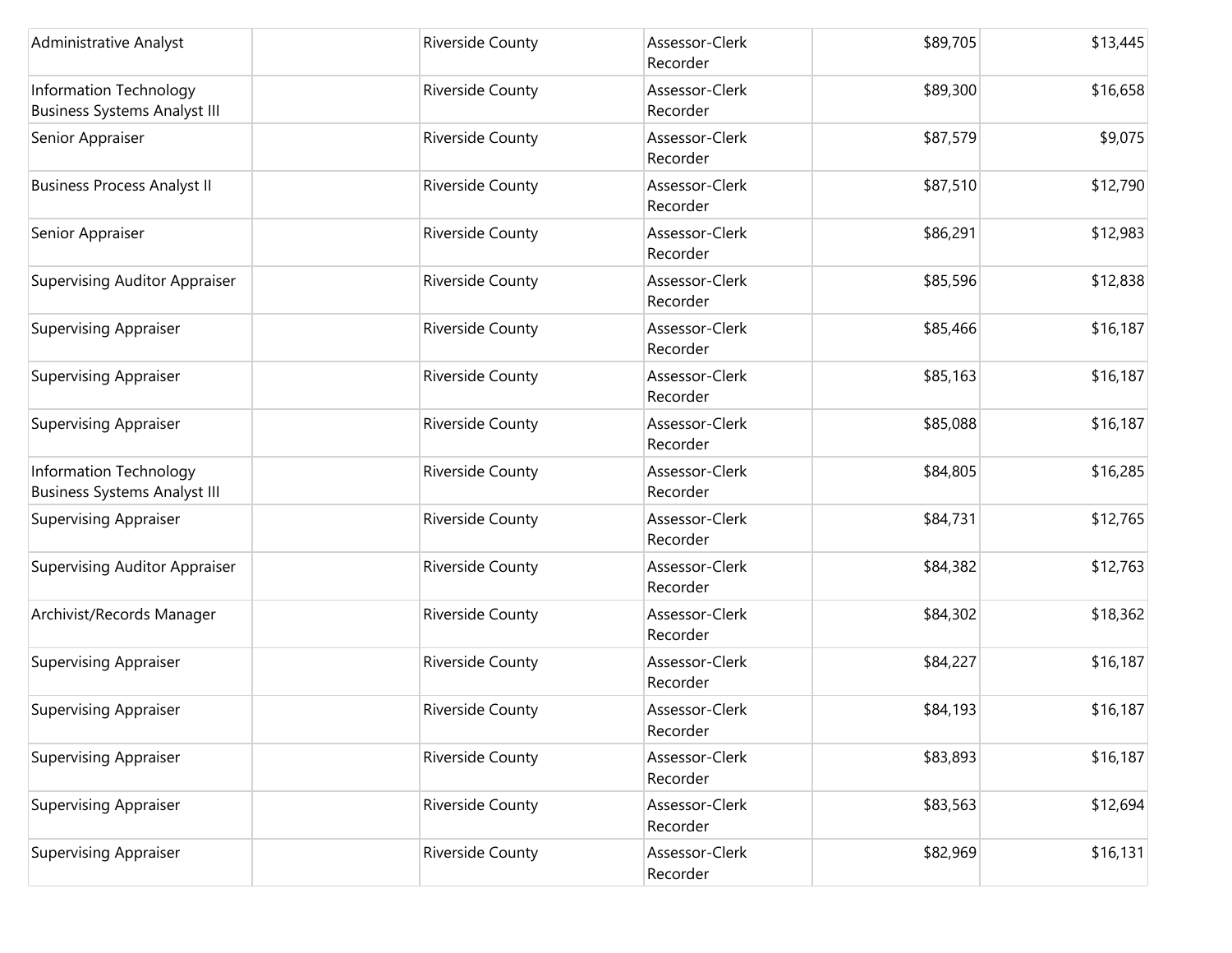| Information Technology<br>Network Administrator II            | <b>Riverside County</b> | Assessor-Clerk<br>Recorder | \$82,450 | \$14,777 |
|---------------------------------------------------------------|-------------------------|----------------------------|----------|----------|
| <b>Supervising Appraiser</b>                                  | Riverside County        | Assessor-Clerk<br>Recorder | \$81,301 | \$15,975 |
| Senior Appraiser                                              | Riverside County        | Assessor-Clerk<br>Recorder | \$81,230 | \$12,548 |
| <b>Business Process Analyst II</b>                            | Riverside County        | Assessor-Clerk<br>Recorder | \$81,185 | \$15,990 |
| Senior Administrative Analyst                                 | Riverside County        | Assessor-Clerk<br>Recorder | \$81,139 | \$14,622 |
| <b>Supervising Appraiser</b>                                  | Riverside County        | Assessor-Clerk<br>Recorder | \$80,809 | \$15,943 |
| Geographic Information<br>System Supervisor Analyst           | Riverside County        | Assessor-Clerk<br>Recorder | \$79,615 | \$15,834 |
| Information Technology<br><b>Business Systems Analyst III</b> | Riverside County        | Assessor-Clerk<br>Recorder | \$78,713 | \$15,462 |
| <b>Business Process Analyst II</b>                            | Riverside County        | Assessor-Clerk<br>Recorder | \$77,889 | \$15,711 |
| <b>Supervising Deputy Assessor</b><br>Clerk Recorder          | Riverside County        | Assessor-Clerk<br>Recorder | \$77,830 | \$15,571 |
| <b>Supervising Appraiser</b>                                  | <b>Riverside County</b> | Assessor-Clerk<br>Recorder | \$77,471 | \$9,371  |
| Senior Appraiser                                              | Riverside County        | Assessor-Clerk<br>Recorder | \$76,940 | \$15,492 |
| Information Technology<br><b>Supervising Systems Operator</b> | Riverside County        | Assessor-Clerk<br>Recorder | \$76,880 | \$15,597 |
| <b>Administrative Services</b><br>Supervisor                  | Riverside County        | Assessor-Clerk<br>Recorder | \$76,796 | \$15,555 |
| Senior Auditor/Appraiser                                      | Riverside County        | Assessor-Clerk<br>Recorder | \$76,450 | \$12,062 |
| Senior Auditor/Appraiser                                      | Riverside County        | Assessor-Clerk<br>Recorder | \$76,450 | \$12,062 |
| Senior Auditor/Appraiser                                      | Riverside County        | Assessor-Clerk<br>Recorder | \$76,450 | \$12,062 |
| Senior Auditor/Appraiser                                      | Riverside County        | Assessor-Clerk<br>Recorder | \$76,196 | \$15,555 |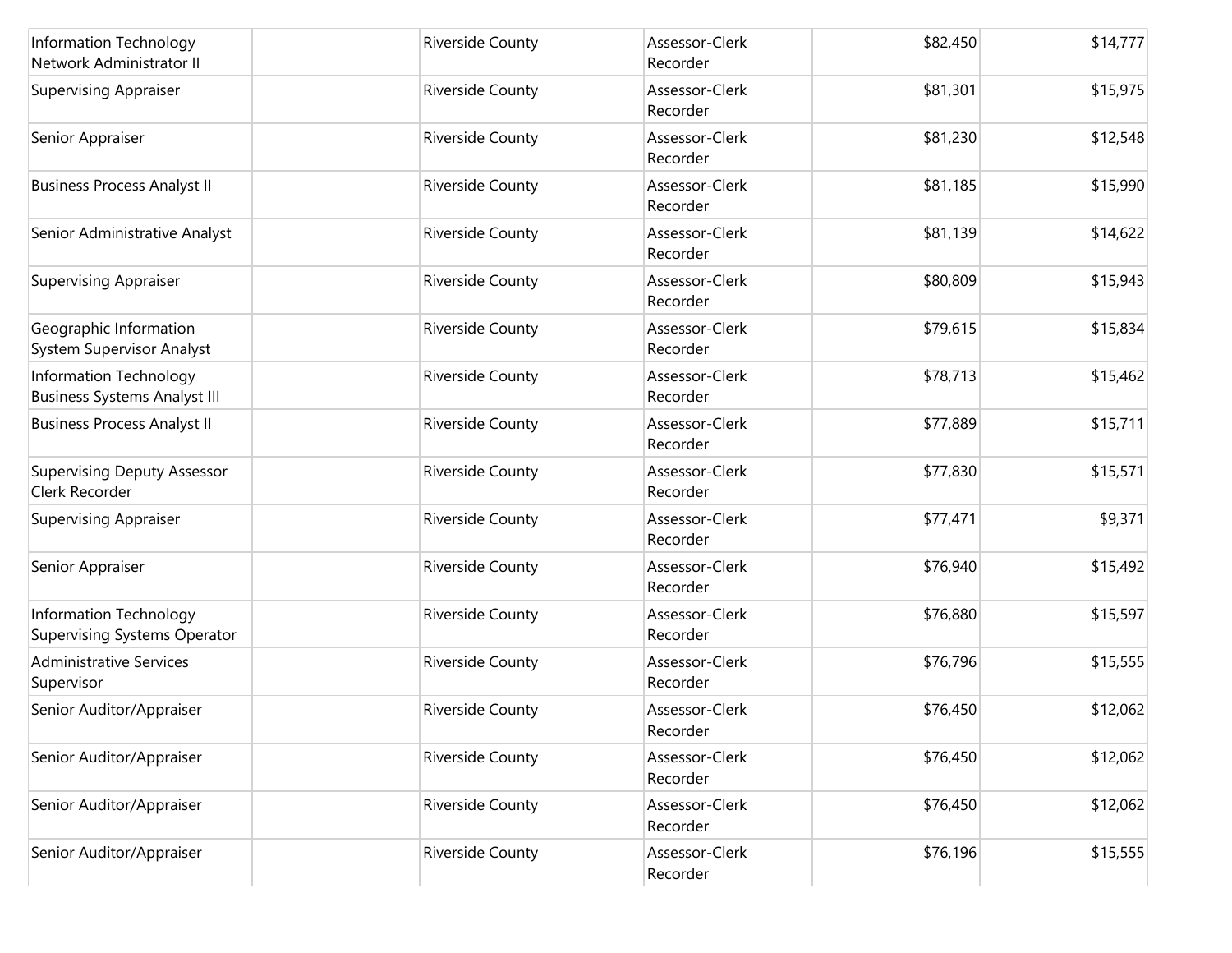| Senior Auditor/Appraiser | Riverside County | Assessor-Clerk<br>Recorder | \$76,146 | \$12,062 |
|--------------------------|------------------|----------------------------|----------|----------|
| Senior Appraiser         | Riverside County | Assessor-Clerk<br>Recorder | \$76,010 | \$11,999 |
| Senior Appraiser         | Riverside County | Assessor-Clerk<br>Recorder | \$75,844 | \$15,492 |
| Senior Appraiser         | Riverside County | Assessor-Clerk<br>Recorder | \$75,759 | \$15,492 |
| Senior Appraiser         | Riverside County | Assessor-Clerk<br>Recorder | \$75,709 | \$15,492 |
| Senior Appraiser         | Riverside County | Assessor-Clerk<br>Recorder | \$75,709 | \$11,999 |
| Senior Appraiser         | Riverside County | Assessor-Clerk<br>Recorder | \$75,709 | \$15,492 |
| Senior Appraiser         | Riverside County | Assessor-Clerk<br>Recorder | \$75,407 | \$15,492 |
| Senior Appraiser         | Riverside County | Assessor-Clerk<br>Recorder | \$75,407 | \$15,492 |
| Senior Appraiser         | Riverside County | Assessor-Clerk<br>Recorder | \$75,407 | \$15,492 |
| Senior Appraiser         | Riverside County | Assessor-Clerk<br>Recorder | \$75,407 | \$15,492 |
| Senior Appraiser         | Riverside County | Assessor-Clerk<br>Recorder | \$75,407 | \$13,526 |
| Senior Appraiser         | Riverside County | Assessor-Clerk<br>Recorder | \$75,407 | \$15,492 |
| Senior Appraiser         | Riverside County | Assessor-Clerk<br>Recorder | \$75,407 | \$15,492 |
| Senior Appraiser         | Riverside County | Assessor-Clerk<br>Recorder | \$75,407 | \$15,492 |
| Senior Appraiser         | Riverside County | Assessor-Clerk<br>Recorder | \$75,407 | \$15,492 |
| Senior Appraiser         | Riverside County | Assessor-Clerk<br>Recorder | \$75,407 | \$15,492 |
| Senior Appraiser         | Riverside County | Assessor-Clerk<br>Recorder | \$75,407 | \$15,492 |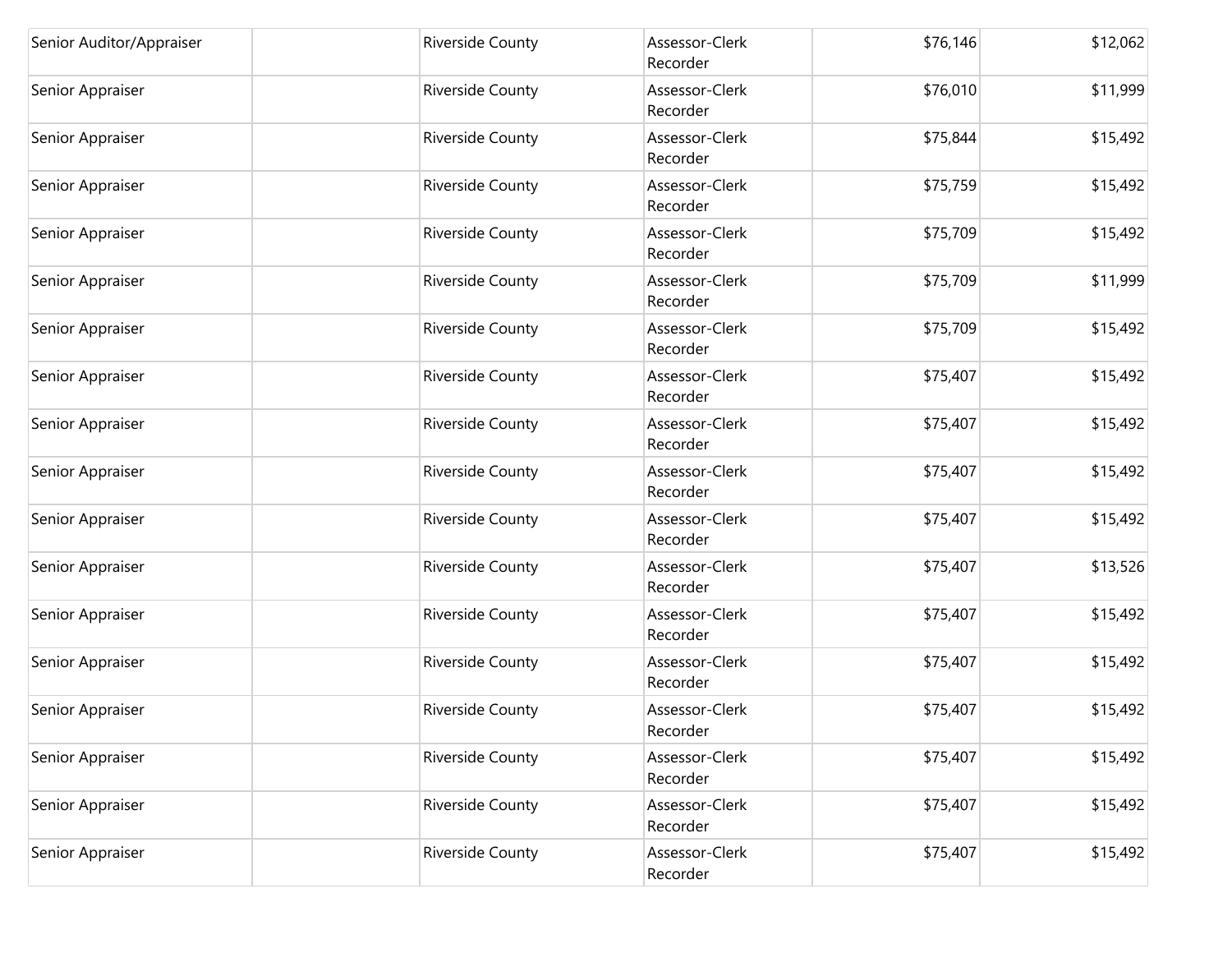| <b>Supervising Appraiser</b>                           | <b>Riverside County</b> | Assessor-Clerk<br>Recorder | \$73,816 | \$15,302 |
|--------------------------------------------------------|-------------------------|----------------------------|----------|----------|
| Senior Appraiser                                       | Riverside County        | Assessor-Clerk<br>Recorder | \$72,977 | \$11,795 |
| <b>Administrative Services</b><br>Supervisor           | Riverside County        | Assessor-Clerk<br>Recorder | \$72,417 | \$15,190 |
| Archivist/Records Analyst II                           | Riverside County        | Assessor-Clerk<br>Recorder | \$71,674 | \$15,165 |
| Appraiser II                                           | Riverside County        | Assessor-Clerk<br>Recorder | \$70,945 | \$11,546 |
| Appraiser II                                           | Riverside County        | Assessor-Clerk<br>Recorder | \$70,357 | \$15,039 |
| Appraiser II                                           | Riverside County        | Assessor-Clerk<br>Recorder | \$70,357 | \$11,546 |
| Appraiser II                                           | Riverside County        | Assessor-Clerk<br>Recorder | \$70,229 | \$15,039 |
| Senior Appraiser                                       | Riverside County        | Assessor-Clerk<br>Recorder | \$70,130 | \$11,527 |
| Appraiser II                                           | Riverside County        | Assessor-Clerk<br>Recorder | \$70,077 | \$15,039 |
| Geographic Information<br>System Senior Analyst        | <b>Riverside County</b> | Assessor-Clerk<br>Recorder | \$69,607 | \$14,998 |
| Information Technology User<br>Support Technician III  | Riverside County        | Assessor-Clerk<br>Recorder | \$69,530 | \$15,096 |
| <b>Supervising Deputy Assessor</b><br>Clerk Recorder   | Riverside County        | Assessor-Clerk<br>Recorder | \$69,352 | \$11,374 |
| <b>Supervising Appraiser</b>                           | Riverside County        | Assessor-Clerk<br>Recorder | \$69,333 | \$14,936 |
| Information Technology<br>Business Systems Analyst III | Riverside County        | Assessor-Clerk<br>Recorder | \$68,999 | \$14,885 |
| Geographic Information<br>System Analyst               | Riverside County        | Assessor-Clerk<br>Recorder | \$68,824 | \$14,873 |
| <b>Supervising Appraiser</b>                           | Riverside County        | Assessor-Clerk<br>Recorder | \$68,524 | \$14,910 |
| <b>Executive Assistant II</b>                          | Riverside County        | Assessor-Clerk<br>Recorder | \$68,220 | \$16,511 |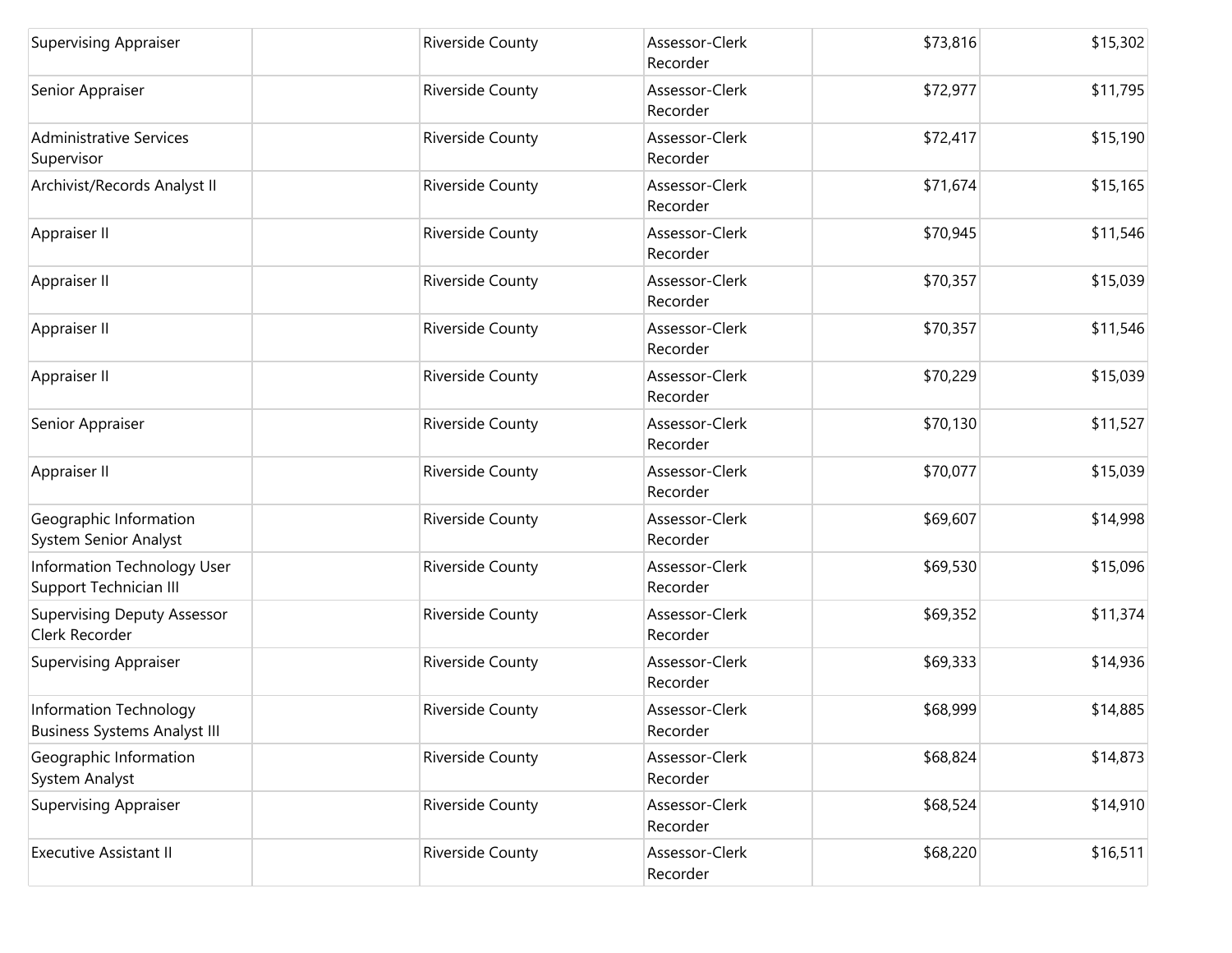| <b>Supervising Auditor Appraiser</b>                     | <b>Riverside County</b> | Assessor-Clerk<br>Recorder | \$67,867 | \$14,854 |
|----------------------------------------------------------|-------------------------|----------------------------|----------|----------|
| Senior Geographical<br>Information System Specialist     | <b>Riverside County</b> | Assessor-Clerk<br>Recorder | \$67,134 | \$14,905 |
| Appraiser II                                             | <b>Riverside County</b> | Assessor-Clerk<br>Recorder | \$66,998 | \$14,761 |
| Administrative Services Analyst                          | Riverside County        | Assessor-Clerk<br>Recorder | \$66,930 | \$14,735 |
| Information Technology User<br>Support Technician II     | Riverside County        | Assessor-Clerk<br>Recorder | \$65,223 | \$14,789 |
| Research And Policy Analyst                              | <b>Riverside County</b> | Assessor-Clerk<br>Recorder | \$65,036 | \$14,471 |
| Senior Appraiser                                         | Riverside County        | Assessor-Clerk<br>Recorder | \$64,516 | \$11,071 |
| <b>Business Process Analyst II</b>                       | <b>Riverside County</b> | Assessor-Clerk<br>Recorder | \$64,105 | \$14,511 |
| Senior Appraiser                                         | <b>Riverside County</b> | Assessor-Clerk<br>Recorder | \$64,090 | \$14,499 |
| Senior Appraiser                                         | <b>Riverside County</b> | Assessor-Clerk<br>Recorder | \$64,023 | \$14,516 |
| <b>Business Process Specialist</b>                       | <b>Riverside County</b> | Assessor-Clerk<br>Recorder | \$63,895 | \$10,963 |
| <b>Supervising Deputy Assessor</b><br>Clerk Recorder     | <b>Riverside County</b> | Assessor-Clerk<br>Recorder | \$63,736 | \$8,517  |
| Appraiser II                                             | Riverside County        | Assessor-Clerk<br>Recorder | \$63,076 | \$10,935 |
| <b>Supervising Assessor Clerk</b><br>Recorder Technician | Riverside County        | Assessor-Clerk<br>Recorder | \$62,813 | \$14,184 |
| Appraiser II                                             | <b>Riverside County</b> | Assessor-Clerk<br>Recorder | \$62,699 | \$14,394 |
| Appraiser II                                             | <b>Riverside County</b> | Assessor-Clerk<br>Recorder | \$61,848 | \$14,304 |
| <b>Supervising Assessor Clerk</b><br>Recorder Technician | Riverside County        | Assessor-Clerk<br>Recorder | \$61,078 | \$14,184 |
| Appraiser II                                             | <b>Riverside County</b> | Assessor-Clerk<br>Recorder | \$60,683 | \$14,141 |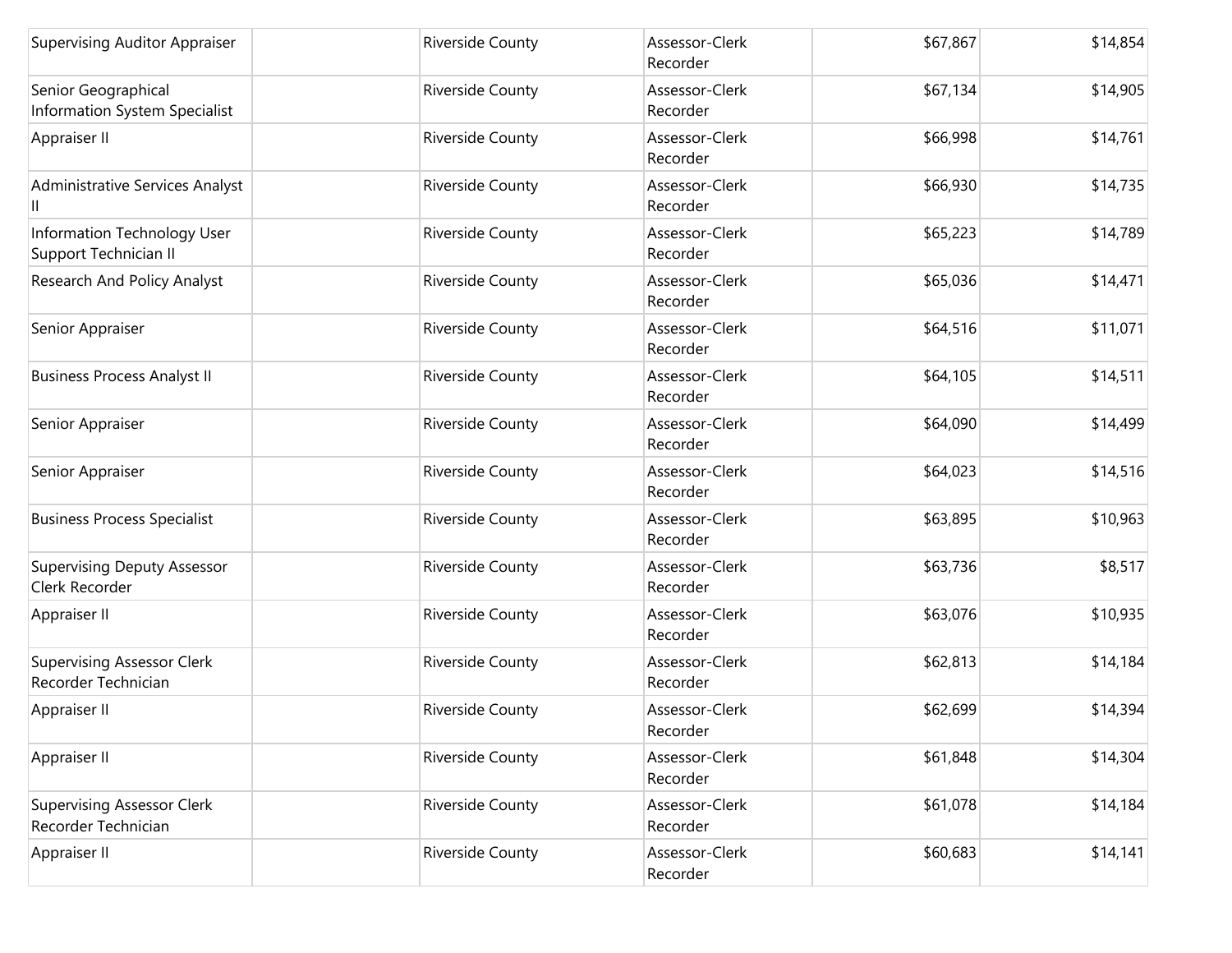| <b>Supervising Assessor Clerk</b><br>Recorder Technician | <b>Riverside County</b> | Assessor-Clerk<br>Recorder | \$60,455 | \$14,184 |
|----------------------------------------------------------|-------------------------|----------------------------|----------|----------|
| <b>Supervising Assessor Clerk</b><br>Recorder Technician | Riverside County        | Assessor-Clerk<br>Recorder | \$60,359 | \$14,184 |
| <b>Supervising Assessor Clerk</b><br>Recorder Technician | Riverside County        | Assessor-Clerk<br>Recorder | \$60,159 | \$14,184 |
| <b>Executive Assistant II</b>                            | Riverside County        | Assessor-Clerk<br>Recorder | \$60,114 | \$15,881 |
| <b>Supervising Assessor Clerk</b><br>Recorder Technician | Riverside County        | Assessor-Clerk<br>Recorder | \$60,073 | \$10,691 |
| <b>Supervising Assessor Clerk</b><br>Recorder Technician | Riverside County        | Assessor-Clerk<br>Recorder | \$60,044 | \$10,691 |
| <b>Supervising Assessor Clerk</b><br>Recorder Technician | Riverside County        | Assessor-Clerk<br>Recorder | \$60,013 | \$10,691 |
| <b>Supervising Assessor Clerk</b><br>Recorder Technician | Riverside County        | Assessor-Clerk<br>Recorder | \$60,012 | \$14,184 |
| <b>Supervising Assessor Clerk</b><br>Recorder Technician | <b>Riverside County</b> | Assessor-Clerk<br>Recorder | \$60,012 | \$14,184 |
| Senior Appraiser                                         | Riverside County        | Assessor-Clerk<br>Recorder | \$59,930 | \$14,100 |
| Appraiser II                                             | <b>Riverside County</b> | Assessor-Clerk<br>Recorder | \$59,819 | \$14,152 |
| <b>Supervising Assessor Clerk</b><br>Recorder Technician | Riverside County        | Assessor-Clerk<br>Recorder | \$59,675 | \$14,063 |
| Geographic Information<br>Specialist II                  | Riverside County        | Assessor-Clerk<br>Recorder | \$59,217 | \$10,132 |
| Auditor/Appraiser II                                     | Riverside County        | Assessor-Clerk<br>Recorder | \$58,463 | \$13,982 |
| Appraiser II                                             | Riverside County        | Assessor-Clerk<br>Recorder | \$58,296 | \$13,983 |
| Appraiser II                                             | <b>Riverside County</b> | Assessor-Clerk<br>Recorder | \$58,012 | \$10,519 |
| Supervising Archives And<br>Records Technician II        | <b>Riverside County</b> | Assessor-Clerk<br>Recorder | \$57,660 | \$13,973 |
| Senior Appraiser                                         | <b>Riverside County</b> | Assessor-Clerk<br>Recorder | \$57,513 | \$13,966 |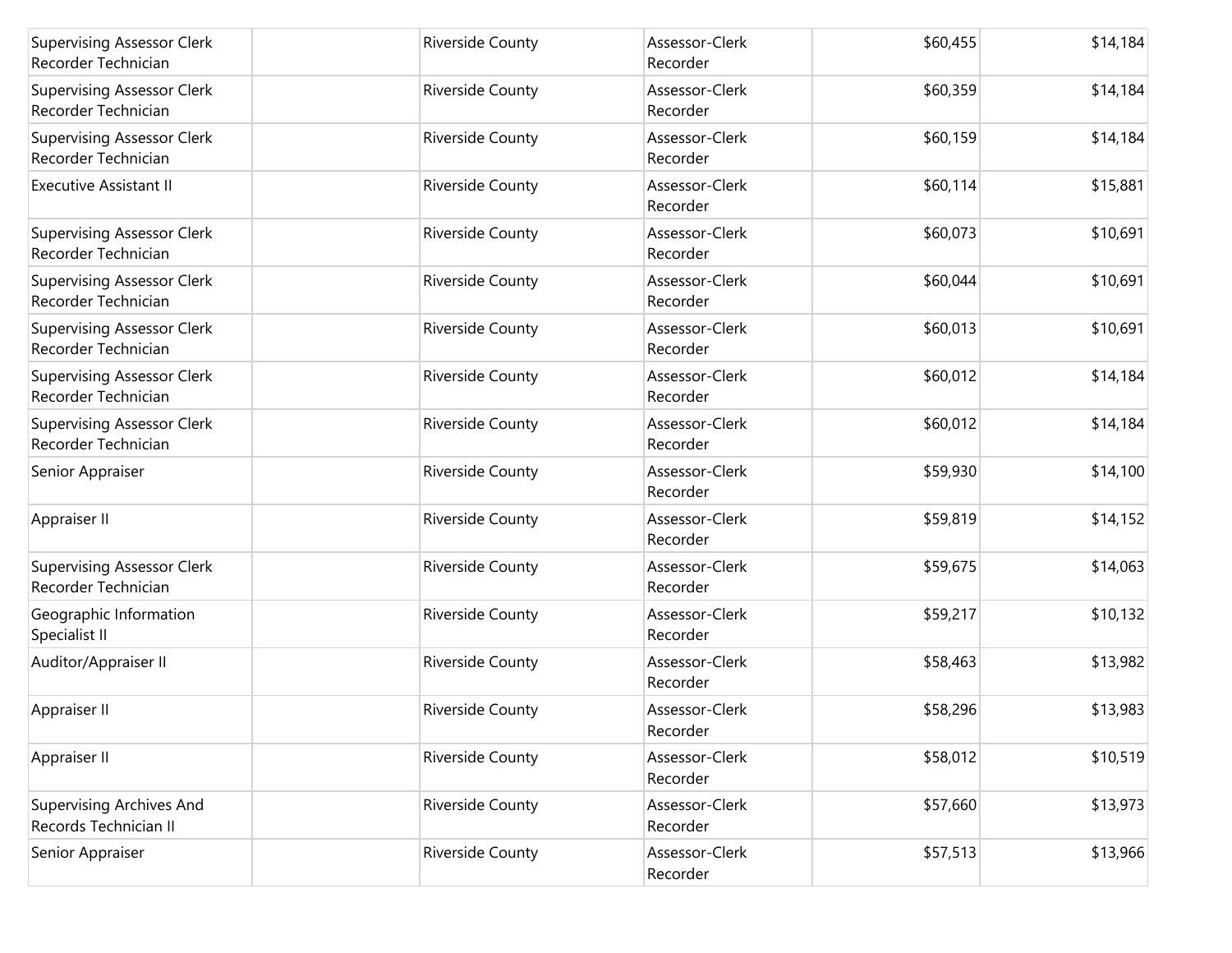| Appraiser II                                            | <b>Riverside County</b> | Assessor-Clerk<br>Recorder | \$57,295 | \$13,879 |
|---------------------------------------------------------|-------------------------|----------------------------|----------|----------|
| Appraiser II                                            | Riverside County        | Assessor-Clerk<br>Recorder | \$56,931 | \$13,869 |
| Information Technology<br>Systems Administrator II      | <b>Riverside County</b> | Assessor-Clerk<br>Recorder | \$56,687 | \$7,585  |
| Assessor Clerk Recorder<br>Technician III               | <b>Riverside County</b> | Assessor-Clerk<br>Recorder | \$56,474 | \$13,968 |
| Assessor Clerk Recorder<br>Technician III               | <b>Riverside County</b> | Assessor-Clerk<br>Recorder | \$56,448 | \$9,904  |
| Assessor Clerk Recorder<br>Technician III               | Riverside County        | Assessor-Clerk<br>Recorder | \$56,411 | \$14,044 |
| Assessor Clerk Recorder<br>Technician III               | Riverside County        | Assessor-Clerk<br>Recorder | \$56,349 | \$9,900  |
| Buyer I                                                 | Riverside County        | Assessor-Clerk<br>Recorder | \$55,953 | \$13,817 |
| Assessor Clerk Recorder<br>Technician III               | <b>Riverside County</b> | Assessor-Clerk<br>Recorder | \$55,936 | \$13,968 |
| Assessor Clerk Recorder<br>Technician III               | <b>Riverside County</b> | Assessor-Clerk<br>Recorder | \$55,839 | \$13,968 |
| <b>Accounting Technician II</b>                         | Riverside County        | Assessor-Clerk<br>Recorder | \$55,791 | \$13,827 |
| Assessor Clerk Recorder<br>Technician III               | <b>Riverside County</b> | Assessor-Clerk<br>Recorder | \$55,677 | \$13,968 |
| Appraiser II                                            | <b>Riverside County</b> | Assessor-Clerk<br>Recorder | \$55,536 | \$13,799 |
| Assessor Clerk Recorder<br>Technician III               | <b>Riverside County</b> | Assessor-Clerk<br>Recorder | \$55,524 | \$13,968 |
| Assessor Clerk Recorder<br>Technician III               | Riverside County        | Assessor-Clerk<br>Recorder | \$54,841 | \$9,753  |
| Assessor Clerk Recorder<br>Technician III               | Riverside County        | Assessor-Clerk<br>Recorder | \$54,805 | \$13,906 |
| <b>Supervising Archives And</b><br>Records Technician I | Riverside County        | Assessor-Clerk<br>Recorder | \$54,767 | \$13,681 |
| <b>Supervising Archives And</b><br>Records Technician I | Riverside County        | Assessor-Clerk<br>Recorder | \$54,762 | \$13,681 |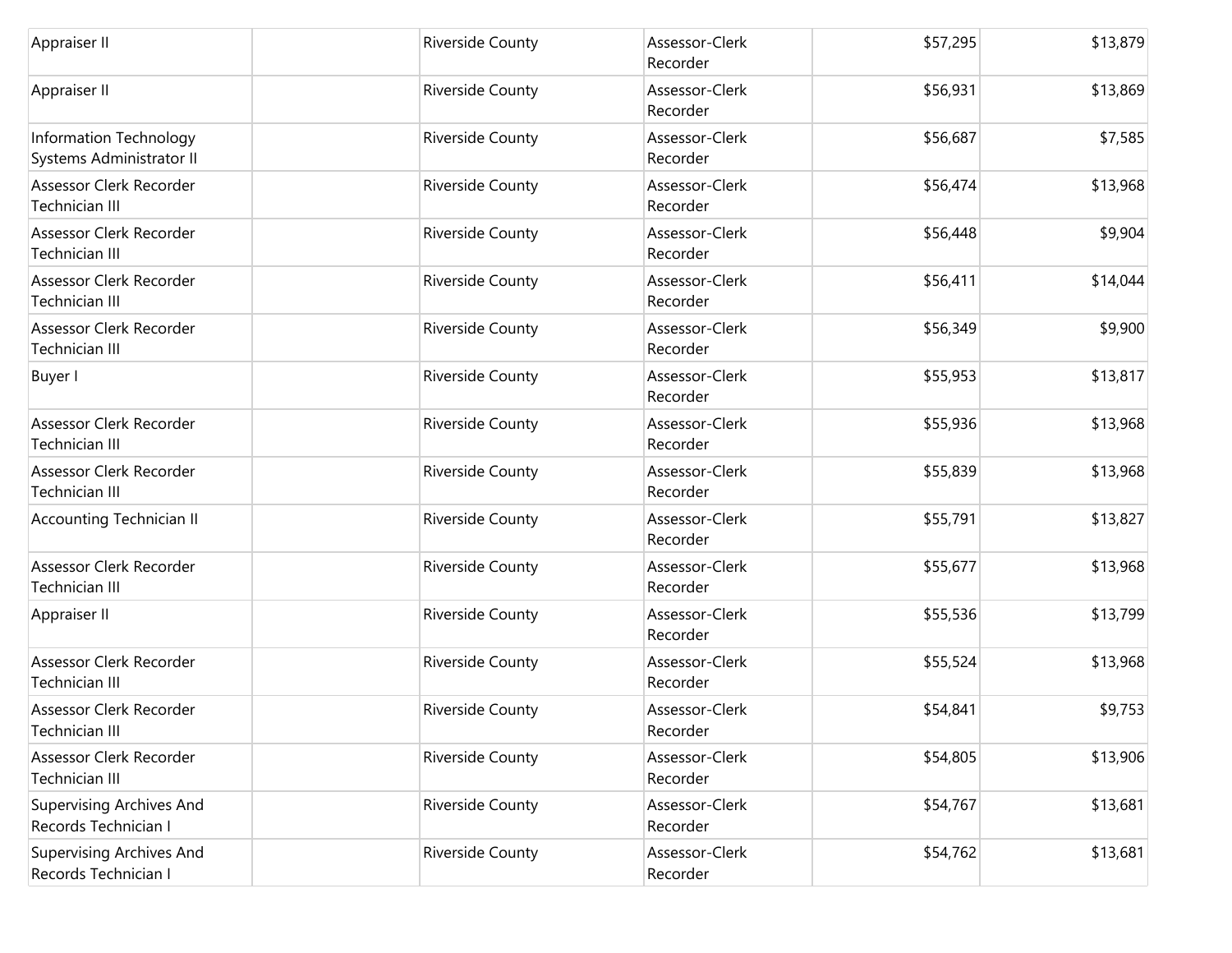| Appraiser II                                             | Riverside County | Assessor-Clerk<br>Recorder | \$54,704 | \$13,729 |
|----------------------------------------------------------|------------------|----------------------------|----------|----------|
| Geographic Information<br>Specialist II                  | Riverside County | Assessor-Clerk<br>Recorder | \$54,591 | \$13,410 |
| Appraiser II                                             | Riverside County | Assessor-Clerk<br>Recorder | \$54,130 | \$13,674 |
| Appraiser II                                             | Riverside County | Assessor-Clerk<br>Recorder | \$53,978 | \$13,674 |
| Assessor Clerk Recorder<br>Technician III                | Riverside County | Assessor-Clerk<br>Recorder | \$53,680 | \$13,810 |
| Assessor Clerk Recorder<br><b>Technician III</b>         | Riverside County | Assessor-Clerk<br>Recorder | \$53,646 | \$13,814 |
| Assessor Clerk Recorder<br>Technician III                | Riverside County | Assessor-Clerk<br>Recorder | \$53,642 | \$13,814 |
| Appraiser II                                             | Riverside County | Assessor-Clerk<br>Recorder | \$53,429 | \$13,626 |
| Assessor Clerk Recorder<br>Technician II                 | Riverside County | Assessor-Clerk<br>Recorder | \$53,314 | \$13,564 |
| Information Technology<br>Systems Operator II            | Riverside County | Assessor-Clerk<br>Recorder | \$53,310 | \$13,725 |
| Assessor Clerk Recorder<br>Technician III                | Riverside County | Assessor-Clerk<br>Recorder | \$52,823 | \$13,724 |
| Assessor Clerk Recorder<br>Technician II                 | Riverside County | Assessor-Clerk<br>Recorder | \$52,693 | \$13,564 |
| <b>Supervising Assessor Clerk</b><br>Recorder Technician | Riverside County | Assessor-Clerk<br>Recorder | \$52,635 | \$13,558 |
| Senior Accounting Assistant                              | Riverside County | Assessor-Clerk<br>Recorder | \$52,573 | \$13,717 |
| <b>Accounting Technician I</b>                           | Riverside County | Assessor-Clerk<br>Recorder | \$52,568 | \$13,548 |
| Appraiser Technician                                     | Riverside County | Assessor-Clerk<br>Recorder | \$52,457 | \$13,663 |
| Assessor Clerk Recorder<br>Technician III                | Riverside County | Assessor-Clerk<br>Recorder | \$52,299 | \$13,692 |
| Appraiser Technician                                     | Riverside County | Assessor-Clerk<br>Recorder | \$52,117 | \$13,661 |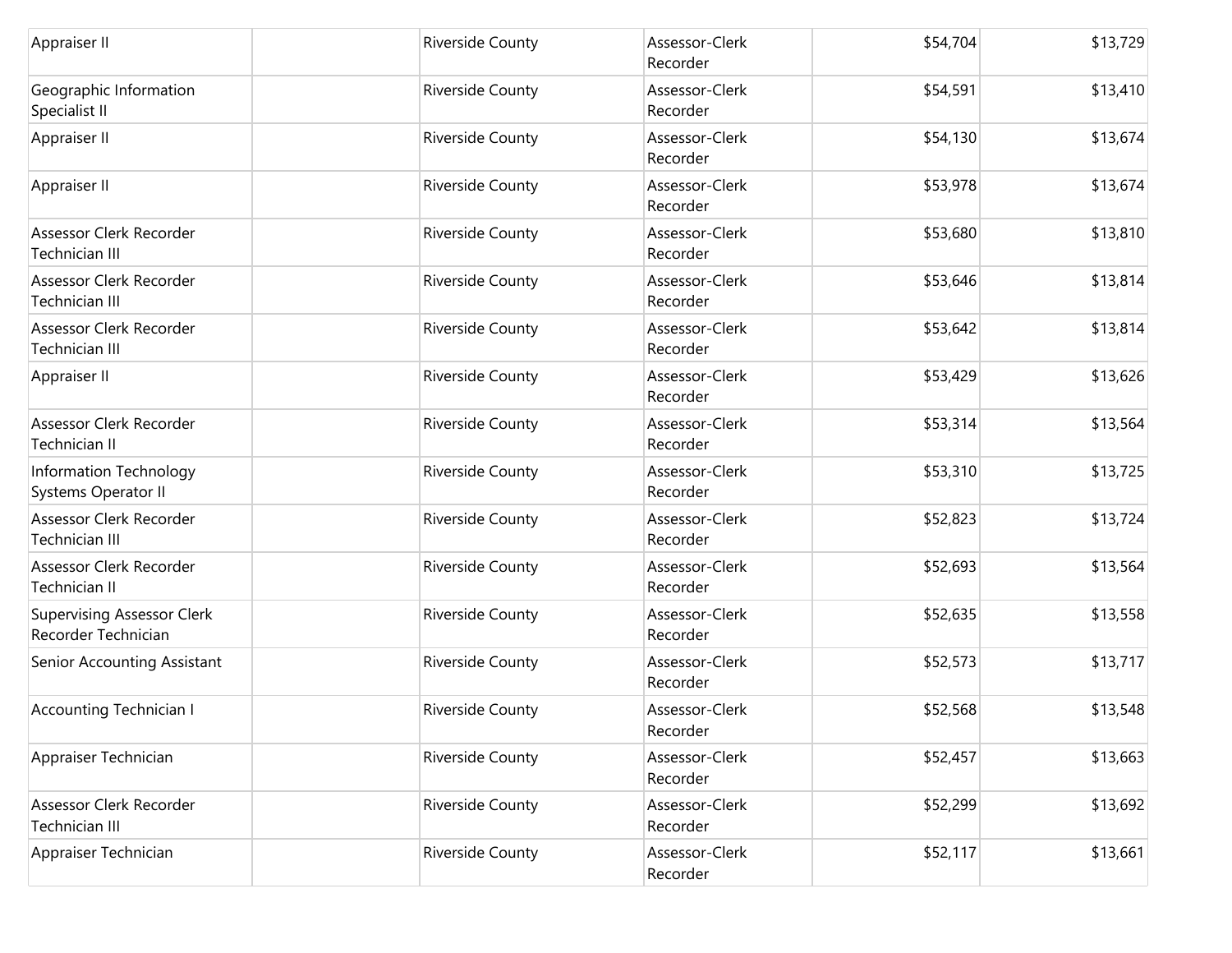| Assessor Clerk Recorder<br>Technician III | Riverside County | Assessor-Clerk<br>Recorder | \$52,112 | \$13,675 |
|-------------------------------------------|------------------|----------------------------|----------|----------|
| Appraiser Technician                      | Riverside County | Assessor-Clerk<br>Recorder | \$51,989 | \$13,668 |
| Appraiser II                              | Riverside County | Assessor-Clerk<br>Recorder | \$51,852 | \$13,435 |
| Auditor/Appraiser II                      | Riverside County | Assessor-Clerk<br>Recorder | \$51,824 | \$13,488 |
| <b>Business Process Analyst I</b>         | Riverside County | Assessor-Clerk<br>Recorder | \$51,666 | \$13,407 |
| Appraiser II                              | Riverside County | Assessor-Clerk<br>Recorder | \$51,661 | \$13,403 |
| Appraiser Technician                      | Riverside County | Assessor-Clerk<br>Recorder | \$51,581 | \$13,588 |
| Assessor Clerk Recorder<br>Technician III | Riverside County | Assessor-Clerk<br>Recorder | \$51,520 | \$13,576 |
| Appraiser Technician                      | Riverside County | Assessor-Clerk<br>Recorder | \$51,419 | \$13,588 |
| Appraiser II                              | Riverside County | Assessor-Clerk<br>Recorder | \$51,156 | \$13,419 |
| Appraiser Technician                      | Riverside County | Assessor-Clerk<br>Recorder | \$51,107 | \$13,231 |
| Appraiser Technician                      | Riverside County | Assessor-Clerk<br>Recorder | \$51,059 | \$13,588 |
| Appraiser Technician                      | Riverside County | Assessor-Clerk<br>Recorder | \$51,059 | \$13,588 |
| Appraiser Technician                      | Riverside County | Assessor-Clerk<br>Recorder | \$51,059 | \$9,449  |
| Appraiser Technician                      | Riverside County | Assessor-Clerk<br>Recorder | \$51,059 | \$13,588 |
| Appraiser Technician                      | Riverside County | Assessor-Clerk<br>Recorder | \$51,059 | \$13,588 |
| Assessor Clerk Recorder<br>Technician II  | Riverside County | Assessor-Clerk<br>Recorder | \$50,933 | \$12,840 |
| Assessor Clerk Recorder<br>Technician II  | Riverside County | Assessor-Clerk<br>Recorder | \$50,913 | \$12,180 |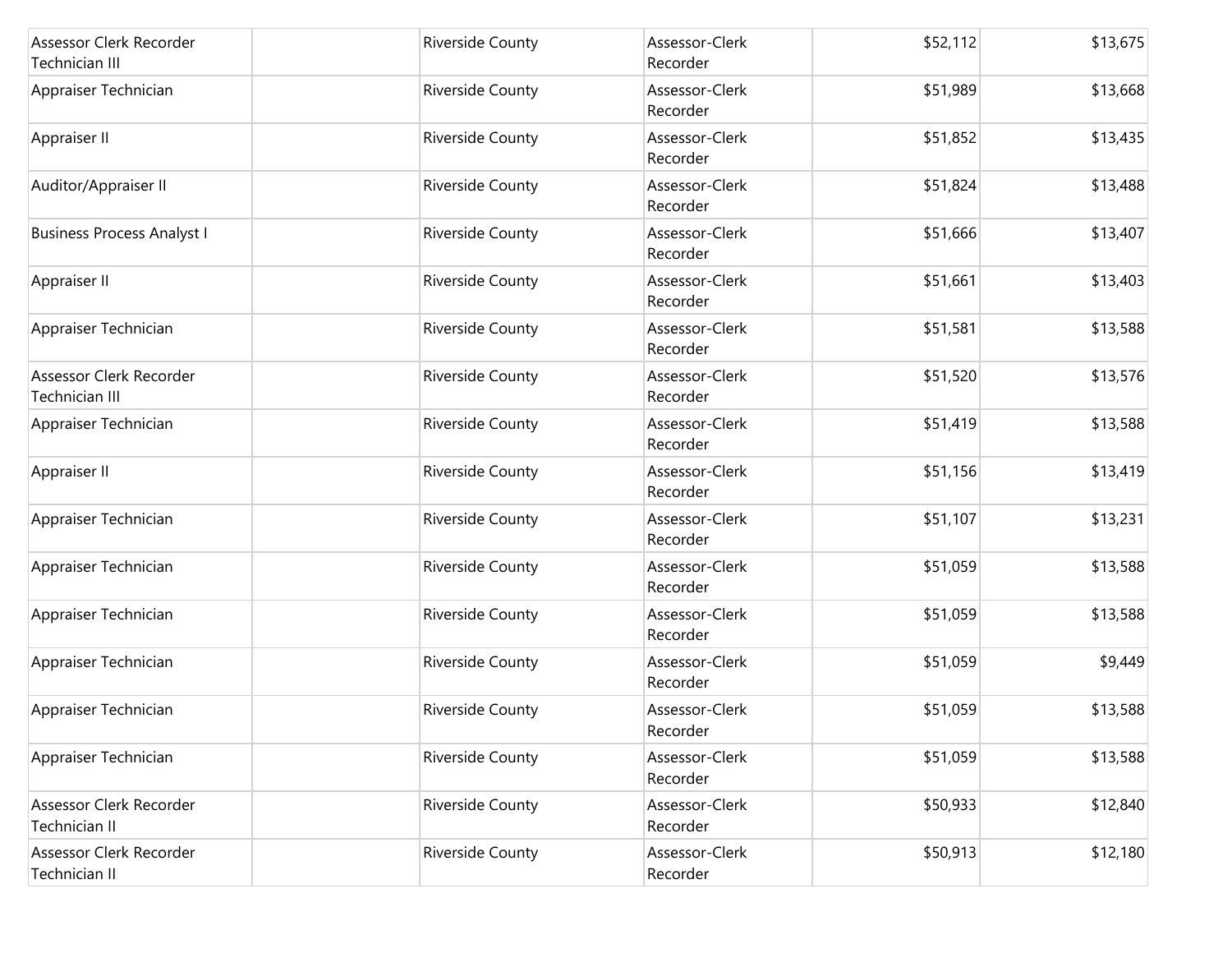| Assessor Clerk Recorder<br>Technician II  | <b>Riverside County</b> | Assessor-Clerk<br>Recorder | \$50,762 | \$9,420  |
|-------------------------------------------|-------------------------|----------------------------|----------|----------|
| Senior Accounting Assistant               | Riverside County        | Assessor-Clerk<br>Recorder | \$50,760 | \$13,571 |
| Assessor Clerk Recorder<br>Technician II  | Riverside County        | Assessor-Clerk<br>Recorder | \$50,692 | \$9,418  |
| Senior Accounting Assistant               | Riverside County        | Assessor-Clerk<br>Recorder | \$50,548 | \$13,535 |
| <b>Business Process Analyst I</b>         | Riverside County        | Assessor-Clerk<br>Recorder | \$50,414 | \$13,365 |
| Assessor Clerk Recorder<br>Technician II  | Riverside County        | Assessor-Clerk<br>Recorder | \$50,371 | \$13,529 |
| Appraiser II                              | Riverside County        | Assessor-Clerk<br>Recorder | \$50,295 | \$13,342 |
| Assessor Clerk Recorder<br>Technician II  | Riverside County        | Assessor-Clerk<br>Recorder | \$50,281 | \$13,487 |
| Assessor Clerk Recorder<br>Technician II  | Riverside County        | Assessor-Clerk<br>Recorder | \$50,279 | \$13,487 |
| Assessor Clerk Recorder<br>Technician II  | Riverside County        | Assessor-Clerk<br>Recorder | \$50,254 | \$13,487 |
| Appraiser Technician                      | Riverside County        | Assessor-Clerk<br>Recorder | \$50,243 | \$13,498 |
| Appraiser II                              | Riverside County        | Assessor-Clerk<br>Recorder | \$50,143 | \$13,320 |
| Geographic Information<br>Specialist II   | Riverside County        | Assessor-Clerk<br>Recorder | \$50,141 | \$13,357 |
| Assessor Clerk Recorder<br>Technician III | Riverside County        | Assessor-Clerk<br>Recorder | \$50,113 | \$13,489 |
| Assessor Clerk Recorder<br>Technician II  | Riverside County        | Assessor-Clerk<br>Recorder | \$50,097 | \$9,348  |
| Assessor Clerk Recorder<br>Technician II  | Riverside County        | Assessor-Clerk<br>Recorder | \$50,065 | \$13,487 |
| Assessor Clerk Recorder<br>Technician II  | Riverside County        | Assessor-Clerk<br>Recorder | \$50,034 | \$13,487 |
| Appraiser II                              | Riverside County        | Assessor-Clerk<br>Recorder | \$50,025 | \$13,281 |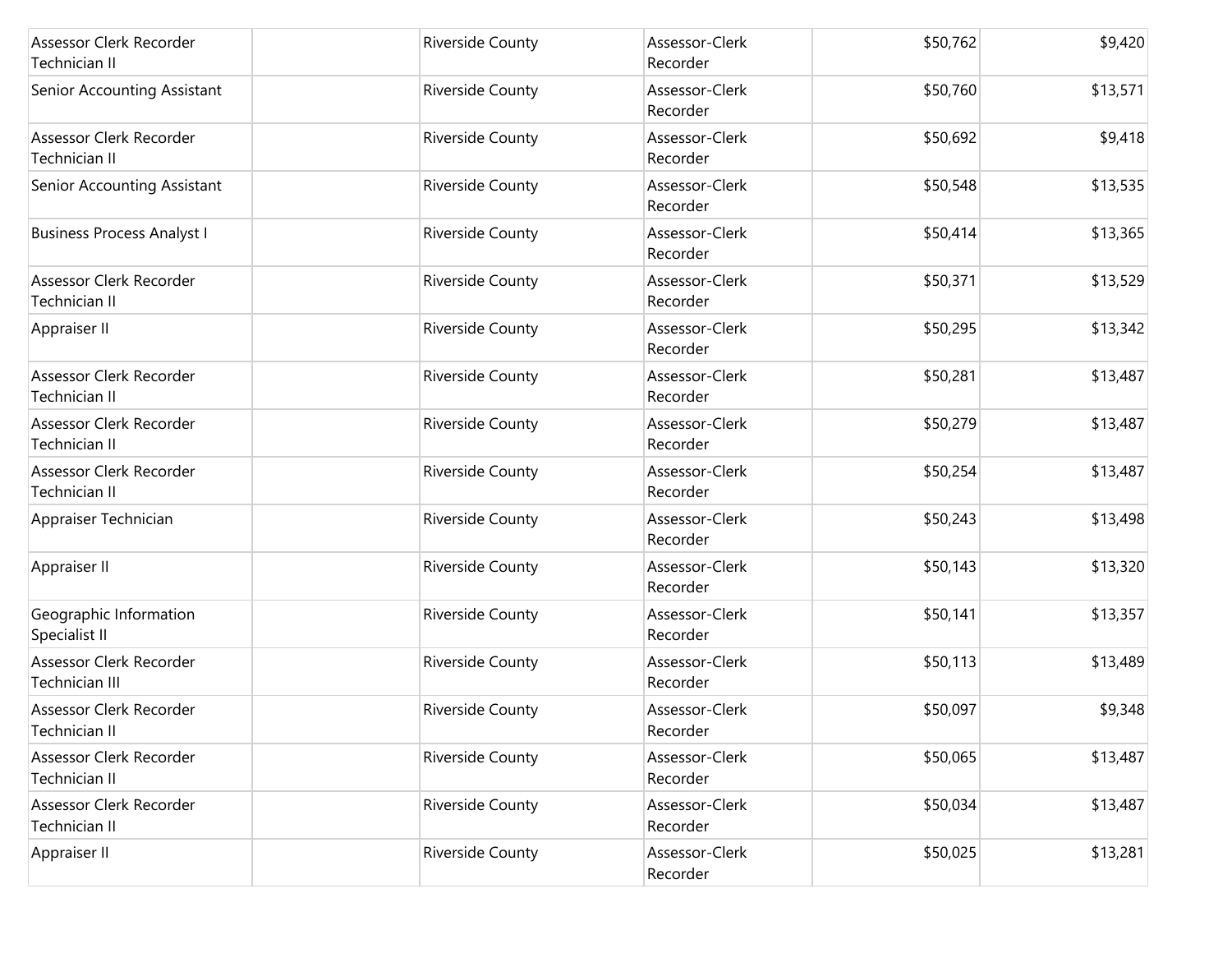| Assessor Clerk Recorder<br>Technician III       | <b>Riverside County</b> | Assessor-Clerk<br>Recorder | \$49,882 | \$13,488 |
|-------------------------------------------------|-------------------------|----------------------------|----------|----------|
| Assessor Clerk Recorder<br><b>Technician II</b> | <b>Riverside County</b> | Assessor-Clerk<br>Recorder | \$49,873 | \$13,487 |
| Assessor Clerk Recorder<br>Technician II        | Riverside County        | Assessor-Clerk<br>Recorder | \$49,869 | \$13,487 |
| Assessor Clerk Recorder<br><b>Technician II</b> | <b>Riverside County</b> | Assessor-Clerk<br>Recorder | \$49,862 | \$13,487 |
| Assessor Clerk Recorder<br>Technician II        | Riverside County        | Assessor-Clerk<br>Recorder | \$49,862 | \$13,487 |
| Assessor Clerk Recorder<br>Technician II        | <b>Riverside County</b> | Assessor-Clerk<br>Recorder | \$49,862 | \$9,348  |
| Assessor Clerk Recorder<br>Technician II        | <b>Riverside County</b> | Assessor-Clerk<br>Recorder | \$49,862 | \$13,487 |
| Appraiser II                                    | Riverside County        | Assessor-Clerk<br>Recorder | \$49,775 | \$13,242 |
| Appraiser II                                    | <b>Riverside County</b> | Assessor-Clerk<br>Recorder | \$49,731 | \$13,295 |
| Assessor Clerk Recorder<br>Technician II        | <b>Riverside County</b> | Assessor-Clerk<br>Recorder | \$49,724 | \$13,479 |
| Appraiser II                                    | <b>Riverside County</b> | Assessor-Clerk<br>Recorder | \$49,699 | \$13,287 |
| Assessor Clerk Recorder<br>Technician II        | <b>Riverside County</b> | Assessor-Clerk<br>Recorder | \$49,652 | \$13,436 |
| Appraiser II                                    | Riverside County        | Assessor-Clerk<br>Recorder | \$49,591 | \$13,242 |
| Appraiser II                                    | Riverside County        | Assessor-Clerk<br>Recorder | \$49,422 | \$13,242 |
| Appraiser II                                    | Riverside County        | Assessor-Clerk<br>Recorder | \$49,411 | \$13,219 |
| Archivist/Records Analyst I                     | Riverside County        | Assessor-Clerk<br>Recorder | \$49,312 | \$13,271 |
| Appraiser Technician                            | Riverside County        | Assessor-Clerk<br>Recorder | \$49,260 | \$13,436 |
| Geographic Information<br>Specialist II         | Riverside County        | Assessor-Clerk<br>Recorder | \$49,081 | \$13,361 |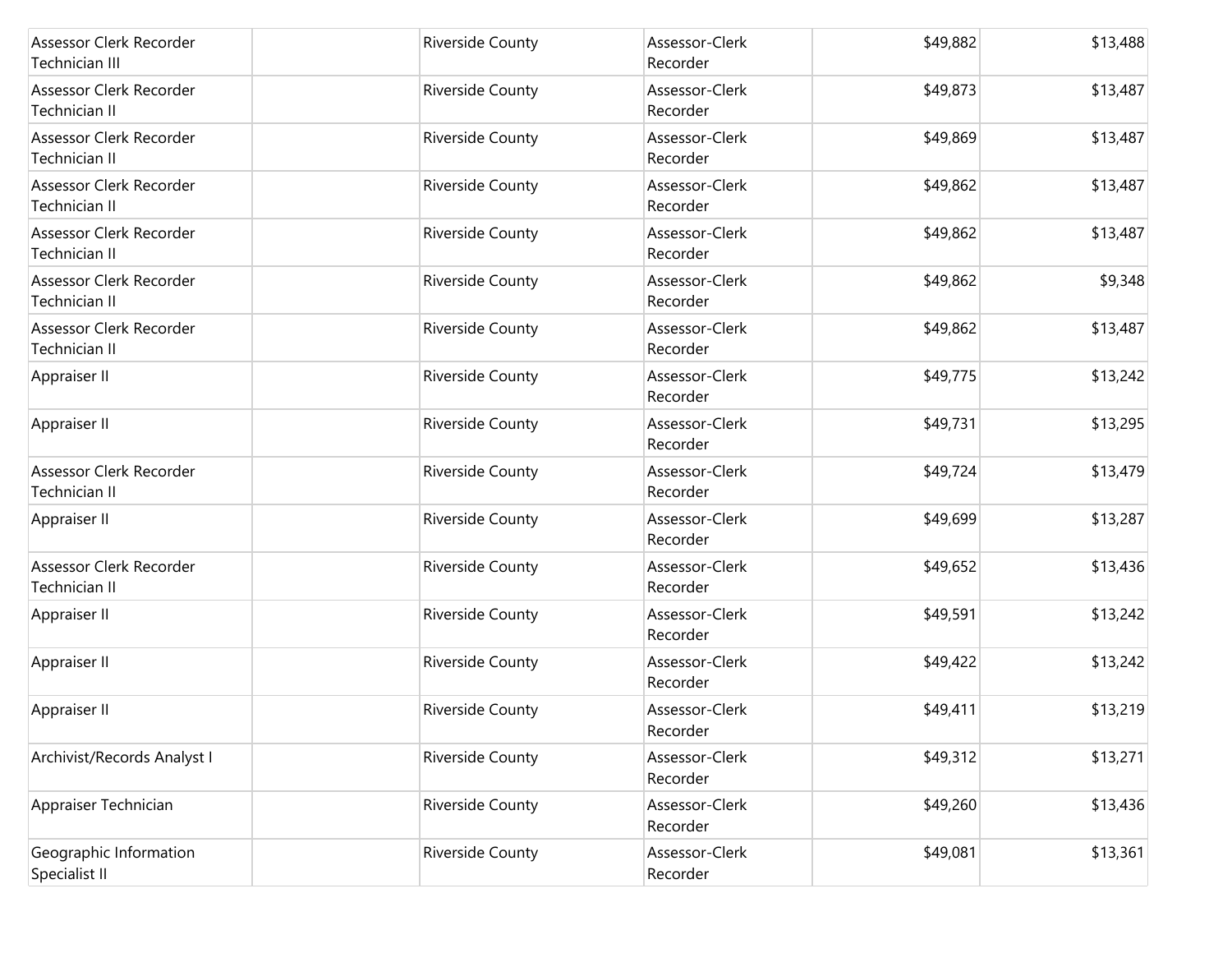| Assessor Clerk Recorder<br>Technician II         | <b>Riverside County</b> | Assessor-Clerk<br>Recorder | \$49,065 | \$13,285 |
|--------------------------------------------------|-------------------------|----------------------------|----------|----------|
| Assessor Clerk Recorder<br><b>Technician II</b>  | <b>Riverside County</b> | Assessor-Clerk<br>Recorder | \$49,040 | \$13,393 |
| Assessor Clerk Recorder<br>Technician II         | Riverside County        | Assessor-Clerk<br>Recorder | \$48,789 | \$13,398 |
| Assessor Clerk Recorder<br>Technician II         | Riverside County        | Assessor-Clerk<br>Recorder | \$48,731 | \$13,312 |
| Auditor/Appraiser II                             | Riverside County        | Assessor-Clerk<br>Recorder | \$48,572 | \$13,186 |
| Assessor Clerk Recorder<br><b>Technician II</b>  | Riverside County        | Assessor-Clerk<br>Recorder | \$48,480 | \$13,286 |
| Assessor Clerk Recorder<br><b>Technician II</b>  | <b>Riverside County</b> | Assessor-Clerk<br>Recorder | \$48,294 | \$13,353 |
| Assessor Clerk Recorder<br>Technician II         | Riverside County        | Assessor-Clerk<br>Recorder | \$48,113 | \$13,262 |
| Assessor Clerk Recorder<br><b>Technician III</b> | <b>Riverside County</b> | Assessor-Clerk<br>Recorder | \$47,992 | \$13,252 |
| Assessor Clerk Recorder<br>Technician II         | Riverside County        | Assessor-Clerk<br>Recorder | \$47,804 | \$9,179  |
| Assessor Clerk Recorder<br><b>Technician II</b>  | <b>Riverside County</b> | Assessor-Clerk<br>Recorder | \$47,701 | \$13,292 |
| Appraiser II                                     | Riverside County        | Assessor-Clerk<br>Recorder | \$47,485 | \$13,082 |
| Senior Archives And Records<br>Technician        | Riverside County        | Assessor-Clerk<br>Recorder | \$47,428 | \$13,271 |
| Geographic Information<br>System Analyst         | Riverside County        | Assessor-Clerk<br>Recorder | \$47,233 | \$13,151 |
| Secretary I                                      | Riverside County        | Assessor-Clerk<br>Recorder | \$46,666 | \$13,165 |
| Assessor Clerk Recorder<br>Technician II         | <b>Riverside County</b> | Assessor-Clerk<br>Recorder | \$46,623 | \$13,184 |
| Assessor Clerk Recorder<br><b>Technician II</b>  | <b>Riverside County</b> | Assessor-Clerk<br>Recorder | \$46,168 | \$13,173 |
| Assessor Clerk Recorder<br>Technician II         | <b>Riverside County</b> | Assessor-Clerk<br>Recorder | \$46,148 | \$13,170 |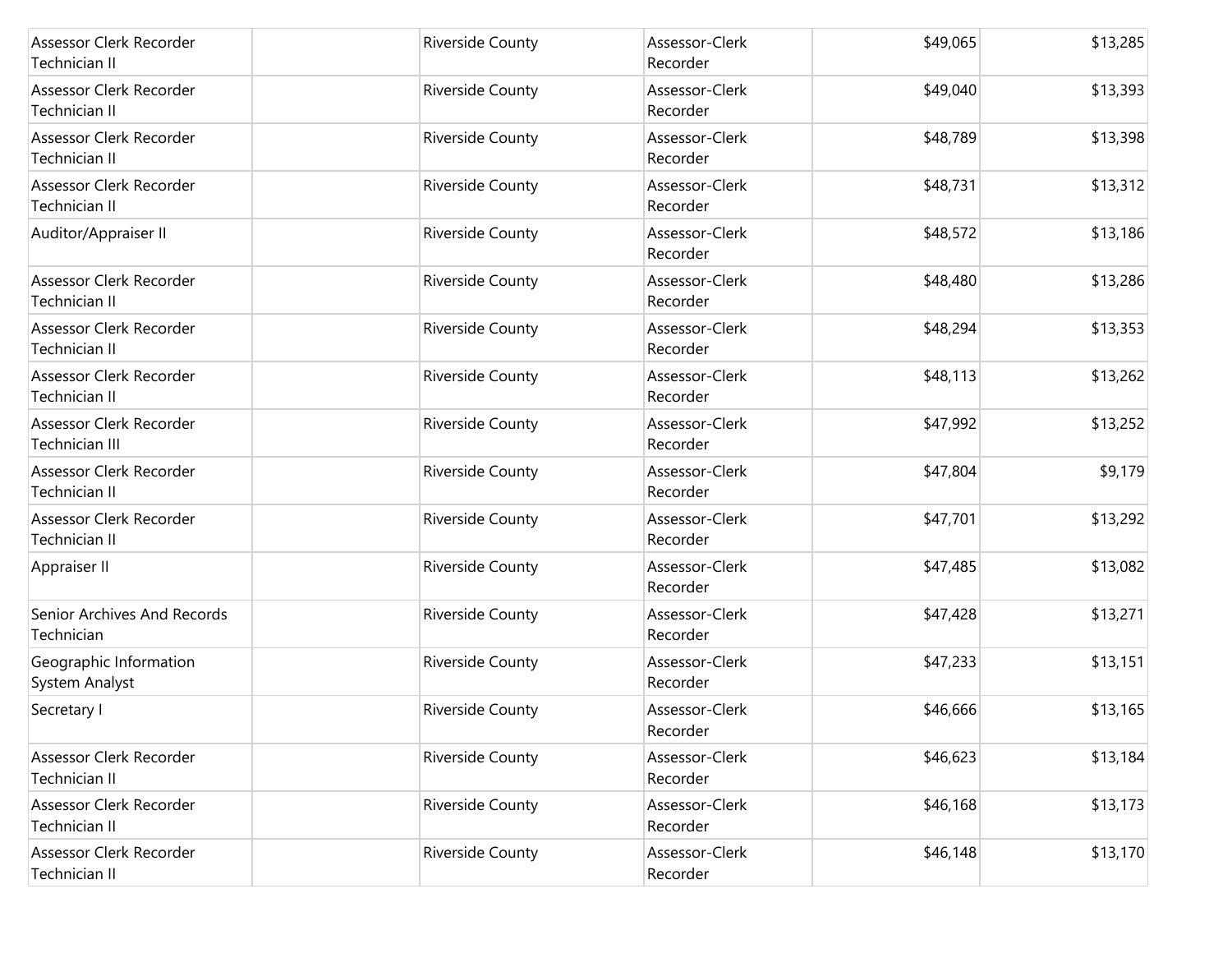| Appraiser Technician                                 | <b>Riverside County</b> | Assessor-Clerk<br>Recorder | \$45,933 | \$9,019  |
|------------------------------------------------------|-------------------------|----------------------------|----------|----------|
| <b>Accounting Assistant II</b>                       | Riverside County        | Assessor-Clerk<br>Recorder | \$45,797 | \$13,141 |
| Appraiser II                                         | Riverside County        | Assessor-Clerk<br>Recorder | \$45,646 | \$12,896 |
| Information Technology User<br>Support Technician II | Riverside County        | Assessor-Clerk<br>Recorder | \$45,628 | \$13,058 |
| Appraiser Technician                                 | Riverside County        | Assessor-Clerk<br>Recorder | \$45,600 | \$12,949 |
| Assessor Clerk Recorder<br>Technician II             | Riverside County        | Assessor-Clerk<br>Recorder | \$45,442 | \$8,974  |
| Assessor Clerk Recorder<br>Technician II             | Riverside County        | Assessor-Clerk<br>Recorder | \$45,039 | \$13,081 |
| Assessor Clerk Recorder<br>Technician II             | Riverside County        | Assessor-Clerk<br>Recorder | \$44,975 | \$13,063 |
| Assessor Clerk Recorder<br>Technician II             | Riverside County        | Assessor-Clerk<br>Recorder | \$44,844 | \$13,052 |
| Assessor Clerk Recorder<br>Technician I              | Riverside County        | Assessor-Clerk<br>Recorder | \$44,743 | \$13,018 |
| Assessor Clerk Recorder<br>Technician II             | Riverside County        | Assessor-Clerk<br>Recorder | \$44,596 | \$13,016 |
| Assessor Clerk Recorder<br>Technician I              | Riverside County        | Assessor-Clerk<br>Recorder | \$44,564 | \$13,023 |
| Assessor Clerk Recorder<br>Technician I              | Riverside County        | Assessor-Clerk<br>Recorder | \$44,560 | \$13,023 |
| Assessor Clerk Recorder<br>Technician I              | Riverside County        | Assessor-Clerk<br>Recorder | \$44,437 | \$13,024 |
| Assessor Clerk Recorder<br>Technician I              | Riverside County        | Assessor-Clerk<br>Recorder | \$44,412 | \$13,023 |
| Assessor Clerk Recorder<br>Technician I              | Riverside County        | Assessor-Clerk<br>Recorder | \$44,412 | \$13,023 |
| Assessor Clerk Recorder<br>Technician I              | Riverside County        | Assessor-Clerk<br>Recorder | \$44,412 | \$13,023 |
| Assessor Clerk Recorder<br>Technician I              | Riverside County        | Assessor-Clerk<br>Recorder | \$44,366 | \$12,967 |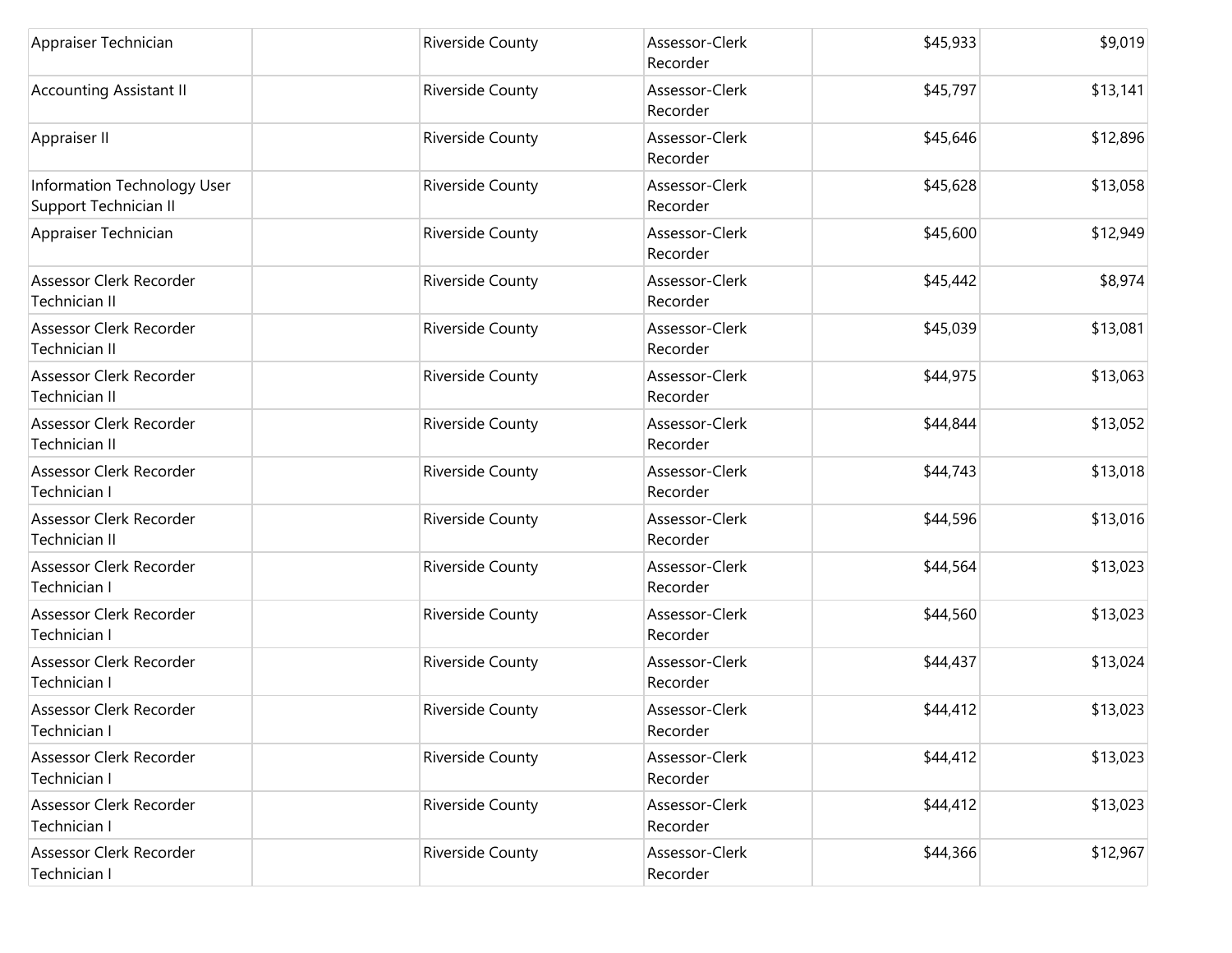| Assessor Clerk Recorder<br>Technician I                 | <b>Riverside County</b> | Assessor-Clerk<br>Recorder | \$44,341 | \$12,948 |
|---------------------------------------------------------|-------------------------|----------------------------|----------|----------|
| Assessor Clerk Recorder<br><b>Technician III</b>        | Riverside County        | Assessor-Clerk<br>Recorder | \$44,339 | \$12,964 |
| <b>Supervising Archives And</b><br>Records Technician I | Riverside County        | Assessor-Clerk<br>Recorder | \$44,204 | \$12,839 |
| Assessor Clerk Recorder<br><b>Technician II</b>         | Riverside County        | Assessor-Clerk<br>Recorder | \$44,035 | \$12,934 |
| Assessor Clerk Recorder<br>Technician I                 | <b>Riverside County</b> | Assessor-Clerk<br>Recorder | \$43,973 | \$12,980 |
| Assessor Clerk Recorder<br><b>Technician II</b>         | Riverside County        | Assessor-Clerk<br>Recorder | \$43,933 | \$12,975 |
| Assessor Clerk Recorder<br>Technician I                 | Riverside County        | Assessor-Clerk<br>Recorder | \$43,855 | \$12,978 |
| Appraiser II                                            | Riverside County        | Assessor-Clerk<br>Recorder | \$43,384 | \$12,767 |
| Assessor Clerk Recorder<br><b>Technician II</b>         | Riverside County        | Assessor-Clerk<br>Recorder | \$43,033 | \$12,889 |
| Assessor Clerk Recorder<br>Technician I                 | Riverside County        | Assessor-Clerk<br>Recorder | \$42,970 | \$12,849 |
| Assessor Clerk Recorder<br><b>Technician II</b>         | <b>Riverside County</b> | Assessor-Clerk<br>Recorder | \$42,966 | \$12,813 |
| Assessor Clerk Recorder<br>Technician I                 | Riverside County        | Assessor-Clerk<br>Recorder | \$42,852 | \$12,862 |
| Assessor Clerk Recorder<br><b>Technician II</b>         | Riverside County        | Assessor-Clerk<br>Recorder | \$42,784 | \$12,882 |
| Assessor Clerk Recorder<br>Technician III               | Riverside County        | Assessor-Clerk<br>Recorder | \$42,584 | \$12,797 |
| Assessor Clerk Recorder<br>Technician II                | Riverside County        | Assessor-Clerk<br>Recorder | \$42,545 | \$12,763 |
| Assessor Clerk Recorder<br><b>Technician II</b>         | Riverside County        | Assessor-Clerk<br>Recorder | \$42,530 | \$12,761 |
| Assessor Clerk Recorder<br>Technician I                 | Riverside County        | Assessor-Clerk<br>Recorder | \$42,326 | \$12,849 |
| Assessor Clerk Recorder<br>Technician I                 | Riverside County        | Assessor-Clerk<br>Recorder | \$42,320 | \$12,849 |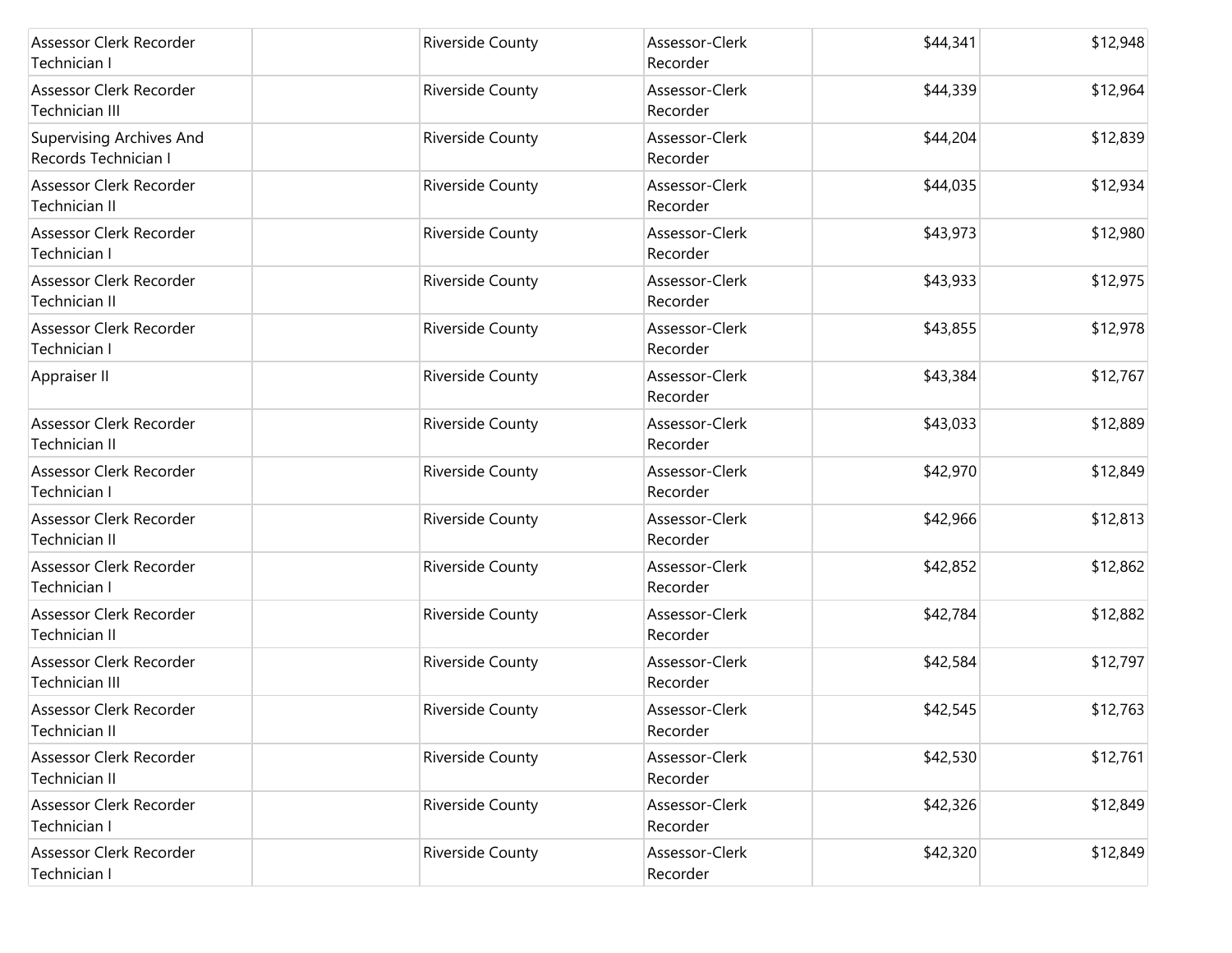| Appraiser Trainee                         | <b>Riverside County</b> | Assessor-Clerk<br>Recorder | \$42,277 | \$12,614 |
|-------------------------------------------|-------------------------|----------------------------|----------|----------|
| Appraiser Technician                      | Riverside County        | Assessor-Clerk<br>Recorder | \$42,265 | \$12,840 |
| Assessor Clerk Recorder<br>Technician II  | Riverside County        | Assessor-Clerk<br>Recorder | \$41,941 | \$4,342  |
| Assessor Clerk Recorder<br>Technician I   | Riverside County        | Assessor-Clerk<br>Recorder | \$41,792 | \$12,784 |
| Assessor Clerk Recorder<br>Technician I   | Riverside County        | Assessor-Clerk<br>Recorder | \$41,777 | \$12,788 |
| Appraiser I                               | <b>Riverside County</b> | Assessor-Clerk<br>Recorder | \$41,728 | \$12,615 |
| Assessor Clerk Recorder<br>Technician II  | Riverside County        | Assessor-Clerk<br>Recorder | \$41,462 | \$12,749 |
| Assessor Clerk Recorder<br>Technician I   | Riverside County        | Assessor-Clerk<br>Recorder | \$41,229 | \$12,748 |
| <b>Buyer Assistant</b>                    | Riverside County        | Assessor-Clerk<br>Recorder | \$41,063 | \$12,741 |
| Assessor Clerk Recorder<br>Technician II  | <b>Riverside County</b> | Assessor-Clerk<br>Recorder | \$41,017 | \$12,726 |
| Assessor Clerk Recorder<br>Technician I   | <b>Riverside County</b> | Assessor-Clerk<br>Recorder | \$40,996 | \$12,680 |
| Appraiser Technician                      | Riverside County        | Assessor-Clerk<br>Recorder | \$40,991 | \$12,733 |
| Assessor Clerk Recorder<br>Technician III | Riverside County        | Assessor-Clerk<br>Recorder | \$40,981 | \$12,720 |
| Auditor/Appraiser I                       | <b>Riverside County</b> | Assessor-Clerk<br>Recorder | \$40,922 | \$9,817  |
| Assessor Clerk Recorder<br>Technician I   | Riverside County        | Assessor-Clerk<br>Recorder | \$40,894 | \$12,721 |
| Assessor Clerk Recorder<br>Technician I   | Riverside County        | Assessor-Clerk<br>Recorder | \$40,884 | \$12,662 |
| Assessor Clerk Recorder<br>Technician II  | Riverside County        | Assessor-Clerk<br>Recorder | \$40,747 | \$12,708 |
| Assessor Clerk Recorder<br>Technician II  | Riverside County        | Assessor-Clerk<br>Recorder | \$40,700 | \$12,711 |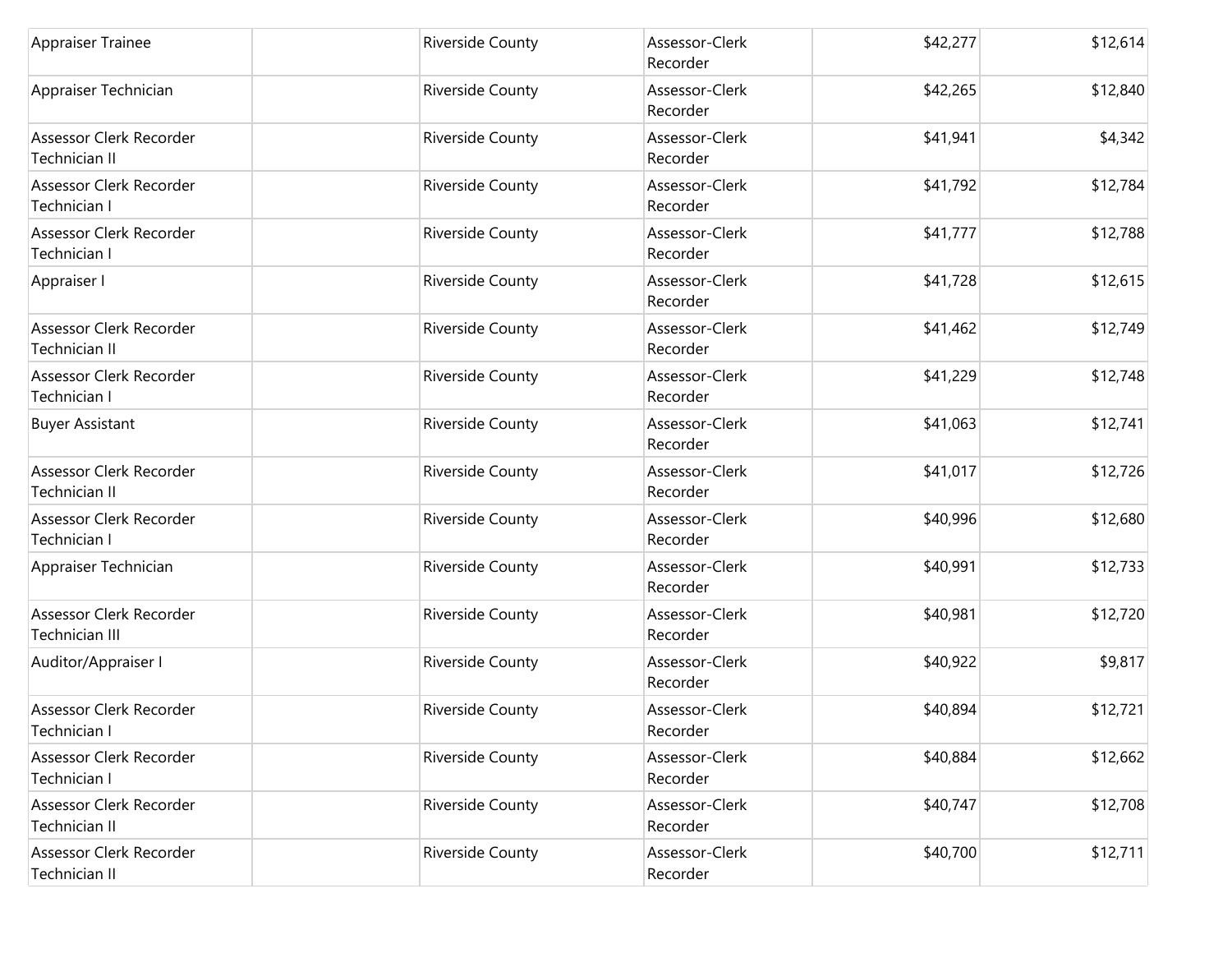| Assessor Clerk Recorder<br>Technician II    | Riverside County        | Assessor-Clerk<br>Recorder | \$40,608 | \$12,704 |
|---------------------------------------------|-------------------------|----------------------------|----------|----------|
| Assessor Clerk Recorder<br>Technician II    | Riverside County        | Assessor-Clerk<br>Recorder | \$40,566 | \$12,700 |
| <b>Administrative Services</b><br>Assistant | Riverside County        | Assessor-Clerk<br>Recorder | \$40,513 | \$12,515 |
| Assessor Clerk Recorder<br>Technician I     | Riverside County        | Assessor-Clerk<br>Recorder | \$40,484 | \$12,676 |
| Auditor/Appraiser I                         | Riverside County        | Assessor-Clerk<br>Recorder | \$40,403 | \$9,817  |
| Appraiser Technician                        | Riverside County        | Assessor-Clerk<br>Recorder | \$40,377 | \$3,440  |
| Assessor Clerk Recorder<br>Technician I     | Riverside County        | Assessor-Clerk<br>Recorder | \$40,374 | \$12,646 |
| Assessor Clerk Recorder<br>Technician I     | Riverside County        | Assessor-Clerk<br>Recorder | \$40,344 | \$12,679 |
| Assessor Clerk Recorder<br>Technician I     | <b>Riverside County</b> | Assessor-Clerk<br>Recorder | \$40,343 | \$12,569 |
| Assessor Clerk Recorder<br>Technician I     | Riverside County        | Assessor-Clerk<br>Recorder | \$40,274 | \$8,523  |
| Auditor/Appraiser I                         | <b>Riverside County</b> | Assessor-Clerk<br>Recorder | \$40,088 | \$9,817  |
| Assessor Clerk Recorder<br>Technician I     | Riverside County        | Assessor-Clerk<br>Recorder | \$40,051 | \$12,560 |
| Assessor Clerk Recorder<br>Technician I     | Riverside County        | Assessor-Clerk<br>Recorder | \$39,897 | \$12,640 |
| Appraiser Technician                        | Riverside County        | Assessor-Clerk<br>Recorder | \$39,867 | \$12,572 |
| Assessor Clerk Recorder<br>Technician II    | Riverside County        | Assessor-Clerk<br>Recorder | \$39,789 | \$12,623 |
| Assessor Clerk Recorder<br>Technician I     | Riverside County        | Assessor-Clerk<br>Recorder | \$39,575 | \$12,618 |
| Assessor Clerk Recorder<br>Technician II    | Riverside County        | Assessor-Clerk<br>Recorder | \$39,543 | \$12,613 |
| Assessor Clerk Recorder<br>Technician I     | Riverside County        | Assessor-Clerk<br>Recorder | \$39,531 | \$12,609 |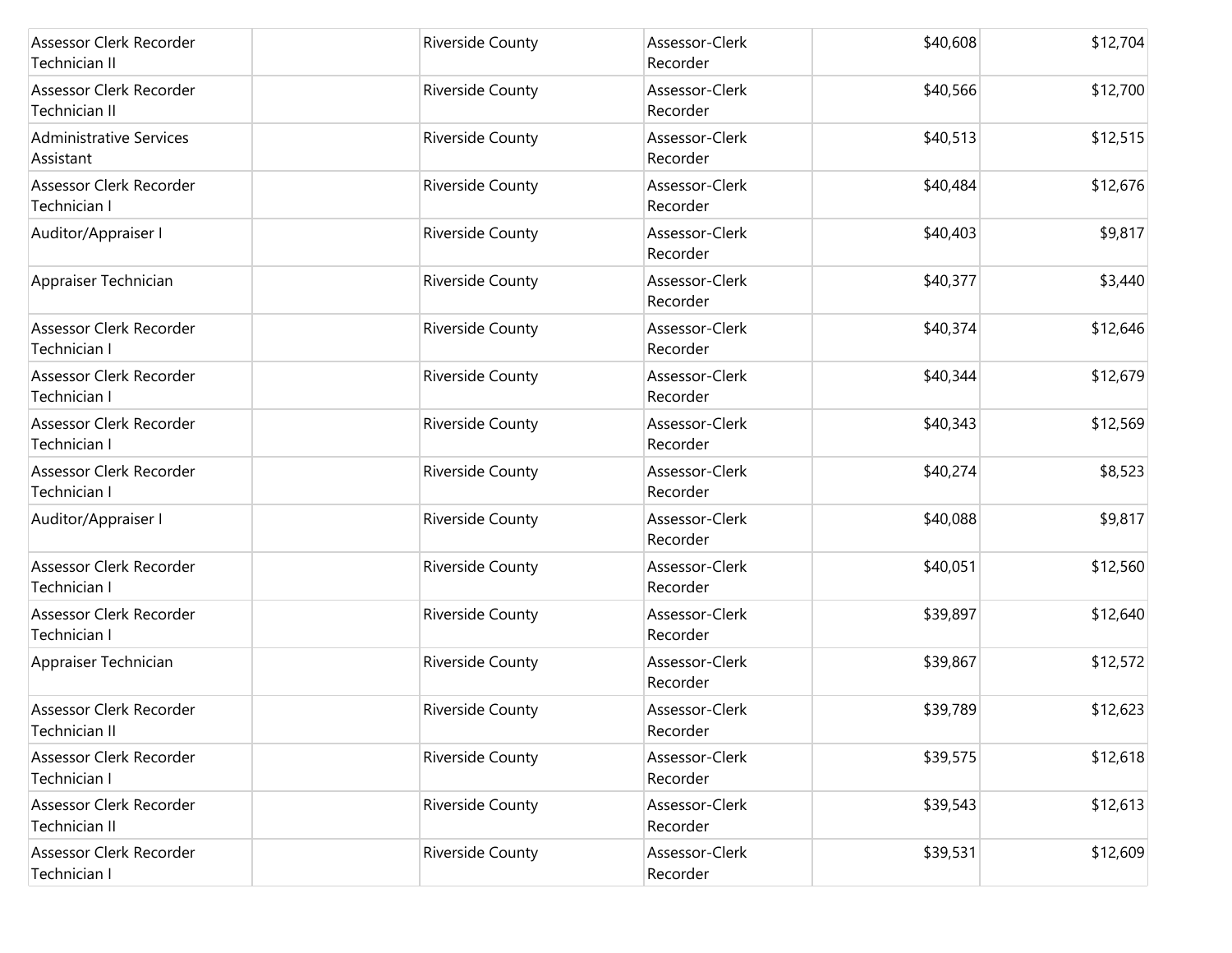| Assessor Clerk Recorder<br>Technician I   | Riverside County | Assessor-Clerk<br>Recorder | \$39,229 | \$12,573 |
|-------------------------------------------|------------------|----------------------------|----------|----------|
| Assessor Clerk Recorder<br>Technician I   | Riverside County | Assessor-Clerk<br>Recorder | \$39,080 | \$12,573 |
| Assessor Clerk Recorder<br>Technician I   | Riverside County | Assessor-Clerk<br>Recorder | \$38,982 | \$12,560 |
| Assessor Clerk Recorder<br>Technician II  | Riverside County | Assessor-Clerk<br>Recorder | \$38,793 | \$12,550 |
| Assessor Clerk Recorder<br>Technician I   | Riverside County | Assessor-Clerk<br>Recorder | \$38,776 | \$12,547 |
| Assessor Clerk Recorder<br>Technician II  | Riverside County | Assessor-Clerk<br>Recorder | \$38,751 | \$12,535 |
| Department Human Resources<br>Coordinator | Riverside County | Assessor-Clerk<br>Recorder | \$38,509 | \$14,524 |
| Assessor Clerk Recorder<br>Technician II  | Riverside County | Assessor-Clerk<br>Recorder | \$38,295 | \$12,505 |
| Assessor Clerk Recorder<br>Technician II  | Riverside County | Assessor-Clerk<br>Recorder | \$38,198 | \$12,494 |
| Assessor Clerk Recorder<br>Technician I   | Riverside County | Assessor-Clerk<br>Recorder | \$38,048 | \$12,421 |
| <b>Office Assistant II</b>                | Riverside County | Assessor-Clerk<br>Recorder | \$37,773 | \$12,112 |
| Assessor Clerk Recorder<br>Technician I   | Riverside County | Assessor-Clerk<br>Recorder | \$37,729 | \$12,453 |
| Assessor Clerk Recorder<br>Technician II  | Riverside County | Assessor-Clerk<br>Recorder | \$37,358 | \$12,411 |
| Assessor Clerk Recorder<br>Technician I   | Riverside County | Assessor-Clerk<br>Recorder | \$37,353 | \$12,424 |
| Assessor Clerk Recorder<br>Technician II  | Riverside County | Assessor-Clerk<br>Recorder | \$37,319 | \$12,436 |
| Assessor Clerk Recorder<br>Technician I   | Riverside County | Assessor-Clerk<br>Recorder | \$37,214 | \$12,411 |
| Assessor Clerk Recorder<br>Technician II  | Riverside County | Assessor-Clerk<br>Recorder | \$36,826 | \$12,370 |
| Office Assistant II                       | Riverside County | Assessor-Clerk<br>Recorder | \$36,774 | \$12,379 |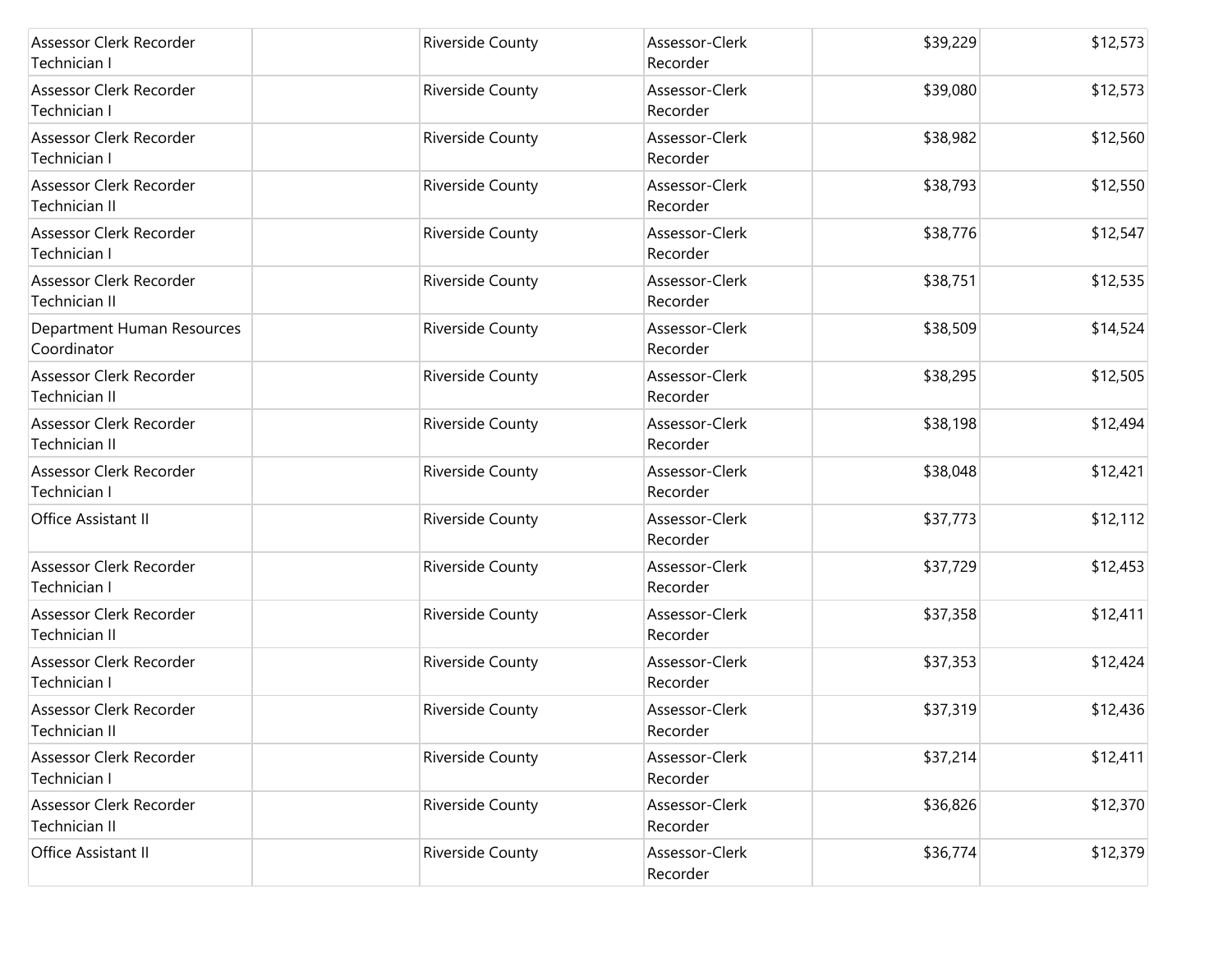| Appraiser Trainee                                    | Riverside County | Assessor-Clerk<br>Recorder | \$36,601 | \$9,144  |
|------------------------------------------------------|------------------|----------------------------|----------|----------|
| Information Technology User<br>Support Technician II | Riverside County | Assessor-Clerk<br>Recorder | \$36,571 | \$4,746  |
| Senior Accounting Assistant                          | Riverside County | Assessor-Clerk<br>Recorder | \$36,461 | \$12,350 |
| Appraiser Technician                                 | Riverside County | Assessor-Clerk<br>Recorder | \$36,424 | \$12,347 |
| Assessor Clerk Recorder<br>Technician I              | Riverside County | Assessor-Clerk<br>Recorder | \$36,367 | \$12,343 |
| Assessor Clerk Recorder<br>Technician II             | Riverside County | Assessor-Clerk<br>Recorder | \$36,245 | \$12,331 |
| Assessor Clerk Recorder<br>Technician I              | Riverside County | Assessor-Clerk<br>Recorder | \$36,179 | \$12,312 |
| <b>Archives And Records</b><br>Technician            | Riverside County | Assessor-Clerk<br>Recorder | \$36,031 | \$12,316 |
| Appraiser Trainee                                    | Riverside County | Assessor-Clerk<br>Recorder | \$35,816 | \$9,073  |
| Assessor Clerk Recorder<br>Technician I              | Riverside County | Assessor-Clerk<br>Recorder | \$35,771 | \$12,241 |
| Assessor Clerk Recorder<br>Technician I              | Riverside County | Assessor-Clerk<br>Recorder | \$35,564 | \$12,259 |
| Assessor Clerk Recorder<br>Technician I              | Riverside County | Assessor-Clerk<br>Recorder | \$35,257 | \$12,191 |
| Assessor Clerk Recorder<br>Technician II             | Riverside County | Assessor-Clerk<br>Recorder | \$35,029 | \$12,194 |
| Office Assistant II                                  | Riverside County | Assessor-Clerk<br>Recorder | \$34,869 | \$12,211 |
| Assessor Clerk Recorder<br>Technician I              | Riverside County | Assessor-Clerk<br>Recorder | \$34,854 | \$3,735  |
| Assessor Clerk Recorder<br>Technician II             | Riverside County | Assessor-Clerk<br>Recorder | \$34,841 | \$12,229 |
| Office Assistant II                                  | Riverside County | Assessor-Clerk<br>Recorder | \$34,697 | \$12,121 |
| Assessor Clerk Recorder<br>Technician II             | Riverside County | Assessor-Clerk<br>Recorder | \$34,367 | \$9,244  |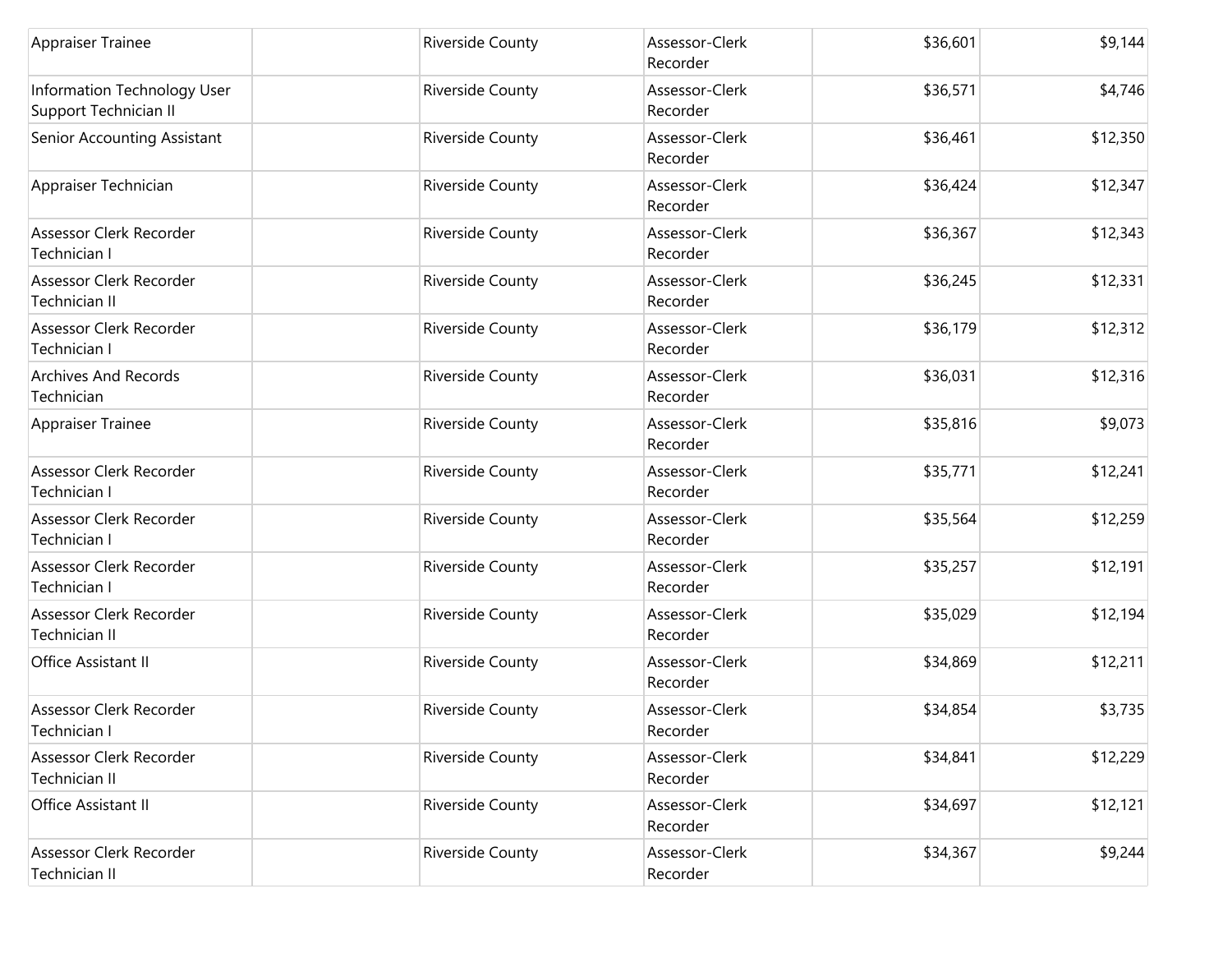| Assessor Clerk Recorder<br>Technician II             | <b>Riverside County</b> | Assessor-Clerk<br>Recorder | \$33,871 | \$12,104 |
|------------------------------------------------------|-------------------------|----------------------------|----------|----------|
| Assessor Clerk Recorder<br>Technician I              | Riverside County        | Assessor-Clerk<br>Recorder | \$33,715 | \$12,118 |
| Assessor Clerk Recorder<br><b>Technician Trainee</b> | Riverside County        | Assessor-Clerk<br>Recorder | \$33,624 | \$12,107 |
| <b>Archives And Records</b><br>Technician            | Riverside County        | Assessor-Clerk<br>Recorder | \$32,558 | \$11,960 |
| Assessor Clerk Recorder<br>Technician II             | Riverside County        | Assessor-Clerk<br>Recorder | \$32,276 | \$11,986 |
| Assessor Clerk Recorder<br>Technician II             | Riverside County        | Assessor-Clerk<br>Recorder | \$31,340 | \$11,911 |
| Assessor Clerk Recorder<br><b>Technician II</b>      | Riverside County        | Assessor-Clerk<br>Recorder | \$31,039 | \$9,244  |
| Assessor Clerk Recorder<br>Technician I              | Riverside County        | Assessor-Clerk<br>Recorder | \$31,025 | \$11,888 |
| <b>Administrative Services</b><br>Assistant          | Riverside County        | Assessor-Clerk<br>Recorder | \$30,437 | \$11,620 |
| Assessor Clerk Recorder<br><b>Technician II</b>      | <b>Riverside County</b> | Assessor-Clerk<br>Recorder | \$30,419 | \$9,244  |
| Appraiser Trainee                                    | Riverside County        | Assessor-Clerk<br>Recorder | \$29,777 | \$8,329  |
| Assessor Clerk Recorder<br>Technician I              | Riverside County        | Assessor-Clerk<br>Recorder | \$29,086 | \$11,718 |
| <b>Archives And Records</b><br>Technician            | Riverside County        | Assessor-Clerk<br>Recorder | \$29,065 | \$11,721 |
| <b>Appraiser Trainee</b>                             | <b>Riverside County</b> | Assessor-Clerk<br>Recorder | \$27,953 | \$8,302  |
| <b>Accounting Assistant II</b>                       | Riverside County        | Assessor-Clerk<br>Recorder | \$27,377 | \$9,943  |
| Assessor Clerk Recorder<br>Technician I              | Riverside County        | Assessor-Clerk<br>Recorder | \$27,170 | \$11,519 |
| Assessor Clerk Recorder<br>Technician I              | Riverside County        | Assessor-Clerk<br>Recorder | \$26,697 | \$11,506 |
| <b>Appraiser Trainee</b>                             | Riverside County        | Assessor-Clerk<br>Recorder | \$25,274 | \$9,644  |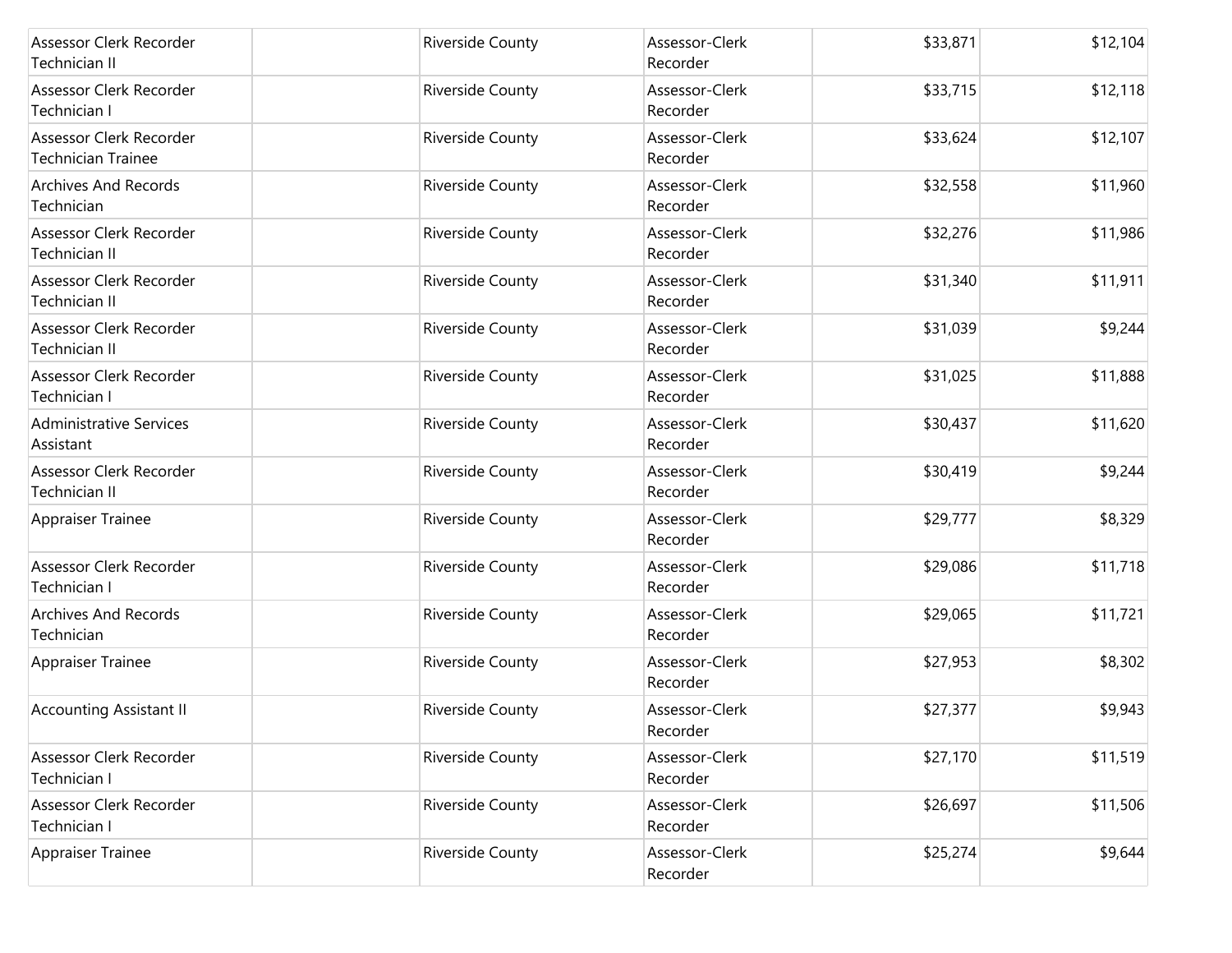| Assessor Clerk Recorder<br>Technician I              | Riverside County        | Assessor-Clerk<br>Recorder | \$25,029 | \$2,888  |
|------------------------------------------------------|-------------------------|----------------------------|----------|----------|
| Assessor Clerk Recorder<br><b>Technician Trainee</b> | <b>Riverside County</b> | Assessor-Clerk<br>Recorder | \$24,680 | \$7,703  |
| Assessor Clerk Recorder<br>Technician II             | Riverside County        | Assessor-Clerk<br>Recorder | \$23,786 | \$6,669  |
| Assessor Clerk Recorder<br><b>Technician Trainee</b> | Riverside County        | Assessor-Clerk<br>Recorder | \$23,214 | \$10,428 |
| Assessor Clerk Recorder<br>Technician II             | Riverside County        | Assessor-Clerk<br>Recorder | \$22,854 | \$5,129  |
| Assessor Clerk Recorder<br><b>Technician Trainee</b> | Riverside County        | Assessor-Clerk<br>Recorder | \$21,393 | \$9,491  |
| Assessor Clerk Recorder<br>Technician II             | Riverside County        | Assessor-Clerk<br>Recorder | \$19,238 | \$5,316  |
| Assessor Clerk Recorder<br>Technician II             | Riverside County        | Assessor-Clerk<br>Recorder | \$18,826 | \$3,340  |
| <b>Accounting Assistant II</b>                       | Riverside County        | Assessor-Clerk<br>Recorder | \$17,047 | \$3,852  |
| <b>Accounting Assistant II</b>                       | Riverside County        | Assessor-Clerk<br>Recorder | \$16,735 | \$5,575  |
| Assessor Clerk Recorder<br>Technician II             | <b>Riverside County</b> | Assessor-Clerk<br>Recorder | \$16,225 | \$5,268  |
| <b>Archives And Records</b><br>Technician            | Riverside County        | Assessor-Clerk<br>Recorder | \$14,669 | \$4,044  |
| Assessor Clerk Recorder<br>Technician III            | Riverside County        | Assessor-Clerk<br>Recorder | \$12,748 | \$6,846  |
| Geographic Information<br>System Analyst             | Riverside County        | Assessor-Clerk<br>Recorder | \$12,675 | \$0      |
| Assessor Clerk Recorder<br>Technician I              | Riverside County        | Assessor-Clerk<br>Recorder | \$11,568 | \$3,271  |
| <b>Accounting Assistant II</b>                       | Riverside County        | Assessor-Clerk<br>Recorder | \$10,856 | \$3,081  |
| <b>Appraiser Trainee</b>                             | Riverside County        | Assessor-Clerk<br>Recorder | \$10,325 | \$3,040  |
| Geographical Information<br>Systems Specialist I     | Riverside County        | Assessor-Clerk<br>Recorder | \$9,535  | \$1,541  |